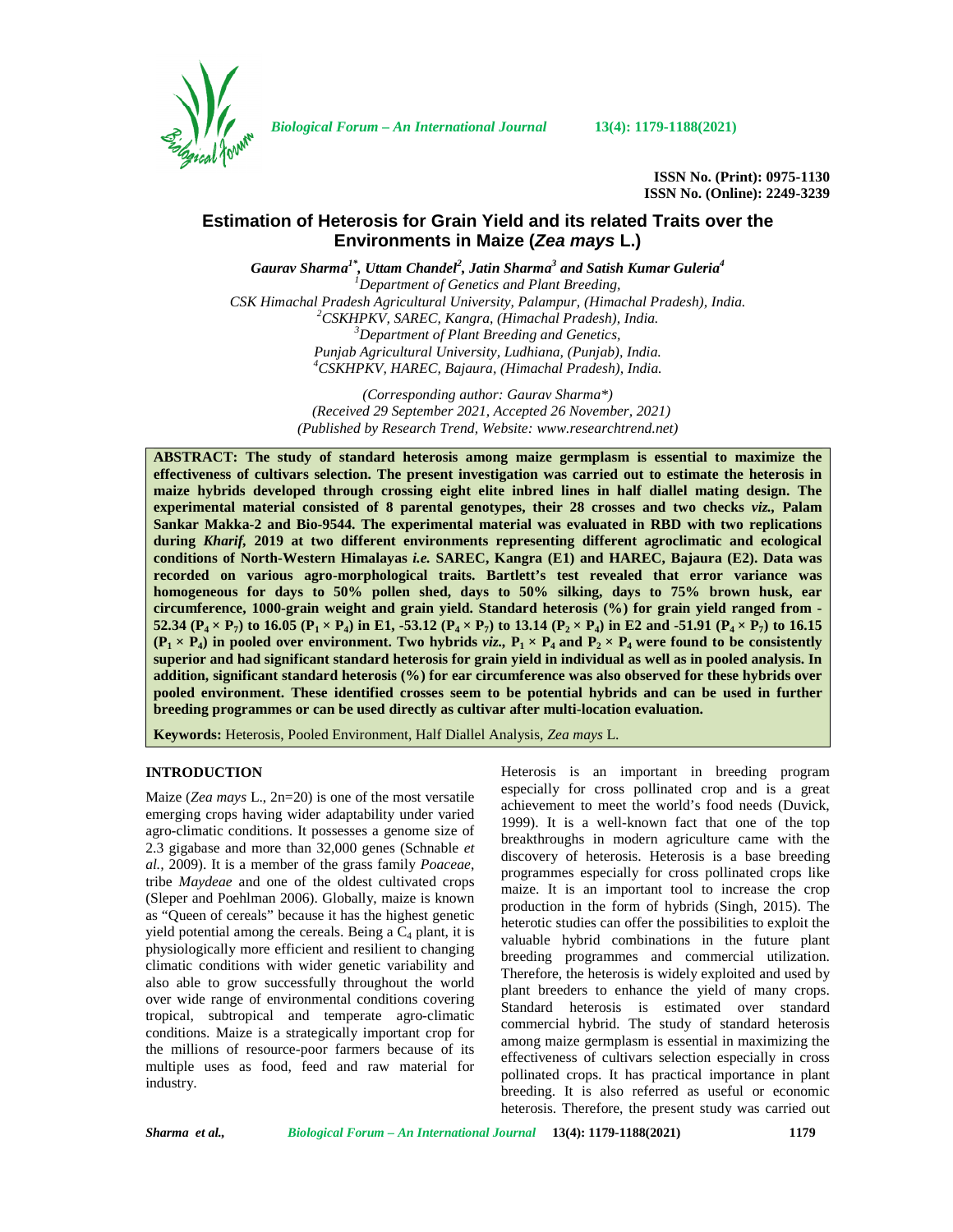with the objective to determine extent and magnitude of heterosis for various yield and yield contributing traits in maize over the environments that could ultimately be utilized to develop maize hybrids with high yielding potential.

#### **MATERIALS AND METHODS**

The experimental material consisted of 8 parental genotypes, their 28 crosses and two checks *viz.,* Palam Sankar Makka-2 and Bio-9544 were evaluated in Randomized complete Block Design (RBD) with two replications in a plot size of  $3.0 \times 1.2$ m (3.6 m<sup>2</sup>) at a spacing of  $60 \times 20$  cm during *Kharif*, 2019 (Table 1). This material was evaluated at two environments representing different agroclimatic and ecological conditions *i.e.* SAREC, Kangra (E1) and HAREC, Bajaura (E2). The data was recorded for plant height

(cm), ear height (cm), number of kernel rows per ear, number of kernels per row, ear length (cm), ear circumference (cm), 1000-grain weight (g), shelling (%), grain yield (q/ha) on 10 randomly chosen competitive plants and the average was worked out. However, days to 50 per cent pollen shed, days to 50 per cent silking and days to 75 per cent brown husk data was recorded on the plot basis for both the environments (E1 and E2). Heterosis over mid parent (MPH), better parent (BPH) and standard check (SH) was calculated as per Liang *et al*., (1971) for individual as well as over the environments. The test for homogeneity of error variance for pooled analysis of variance was carried out as procedure suggested by Bartlett, (1937).

| Table 1: Details of inbred lines used as parents along with checks used in the study. |  |
|---------------------------------------------------------------------------------------|--|
|---------------------------------------------------------------------------------------|--|

| Symbol/Code    | <b>Inbred line</b>   | <b>Pedigree/Source</b>                             |
|----------------|----------------------|----------------------------------------------------|
| $P_1$          | <b>B73</b>           | PI 550473 (USDA)                                   |
| P <sub>2</sub> | <b>BAJIM-1522</b>    | HKI488/HKI295-x-20-3-2-1-2-4-b-8- (HAREC, Bajaura) |
| $P_3$          | <b>BAJIM-2010</b>    | V336×3083-05-1 (HAREC, Bajaura)                    |
| $P_4$          | <b>BAJIM-1811</b>    | $B52-x-1-1-5-4-b-x-x$ (HAREC, Bajaura)             |
| $P_5$          | LM16                 | PAU, Ludhiana                                      |
| $P_6$          | <b>LM14</b>          | CA00310xbxb-1-1-1-1 (PAU, Ludhiana)                |
| $P_7$          | 40318                | DMR-155 (EC 447158) (IIMR, Winter Maize Nursery)   |
| $P_8$          | <b>CML141</b>        | Pob62c3HC24-5-3-2-1-B-B-2-B-B-#                    |
| Symbol/Code    | <b>Checks</b>        | <b>Source</b>                                      |
| <b>Check 1</b> | Palam Sankar Makka-2 | CSKHPKV, Palampur (Himachal Pradesh)               |
| Check 2        | <b>Bio-9544</b>      | Shriram Bioseed Genetics India Limited             |

# **RESULTS AND DISCUSSION**

Results from Bartlett's test revealed that error variance was homogeneous for days to 50% pollen shed, days to 50% silking, days to 75% brown husk, ear circumference, 1000-grain weight and grain yield therefore, pooled analysis was carried out for these characters only. The results of Bartlett's test are comparable with the findings of Kumar *et al.*, (2017) . The standard heterosis was estimated over the best check Palam Sankar Makka-2 in E1, whereas, Bio-9544 in E2 and pooled over environment. The range of mid, better and standard parent for 12 traits are presented in Table 2.

For days to 50% pollen shed, 16 crosses over Palam Sankar Makka-2 in E1, whereas, 24 crosses and 25 crosses over Bio-9544 in E2 and pooled over environment, repectively had significant negative standard heterosis. 28 crosses in E1, 26 crosses in E2 and 27 crosses in pooled over environment had significant negative relative heterosis. All the crosses (28) in E1 and in pooled over environment, whereas, 27 crosses in E2 had significant negative heterobeltiosis. For days to 50% silking, 20 crosses in E1, 24 crosses in

E2, whereas, 26 crosses in pooled over environment had significant negative standard heterosis. All the crosses (28) in E1, 26 crosses in E2 and 27 crosses in pooled over environment had significant negative relative heterosis. All the crosses (28) in E1, whereas, 27 crosses in E2 and in pooled over environment had significant negative heterobeltiosis (Table 3).

Among 28 crosses, 4 crosses in E1, 20 crosses in E2 and 12 crosses in pooled over environment had significant negative relative heterosis for days to 75 per cent brown husk. 12 crosses in E1, 25 crosses in E2 and 21 crosses in pooled over environment had significant negative heterobeltiosis. 7 crosses in E1, 25 crosses in E2 and 13 crosses in pooled over environment had significant negative standard heterosis (Table 4). Hence, these hybrids can be utilized in rainfed conditions to avoid drought stress.

Best crosses with maximum MPH (%) were,  $P_1 \times P_5$  for days to 50% pollen shed and days to 50% silking,  $P_3 \times$  $P_8$  for days to 75% brown husk,  $P_3 \times P_5$  for plant height and ear height,  $P_2 \times P_4$  for number of kernel rows per ear,  $P_4 \times P_6$  for 1000-grain weight and  $P_1 \times P_4$  for number of kernels per row, ear length, ear circumference and grain yield in E1;  $P_1 \times P_5$  for days to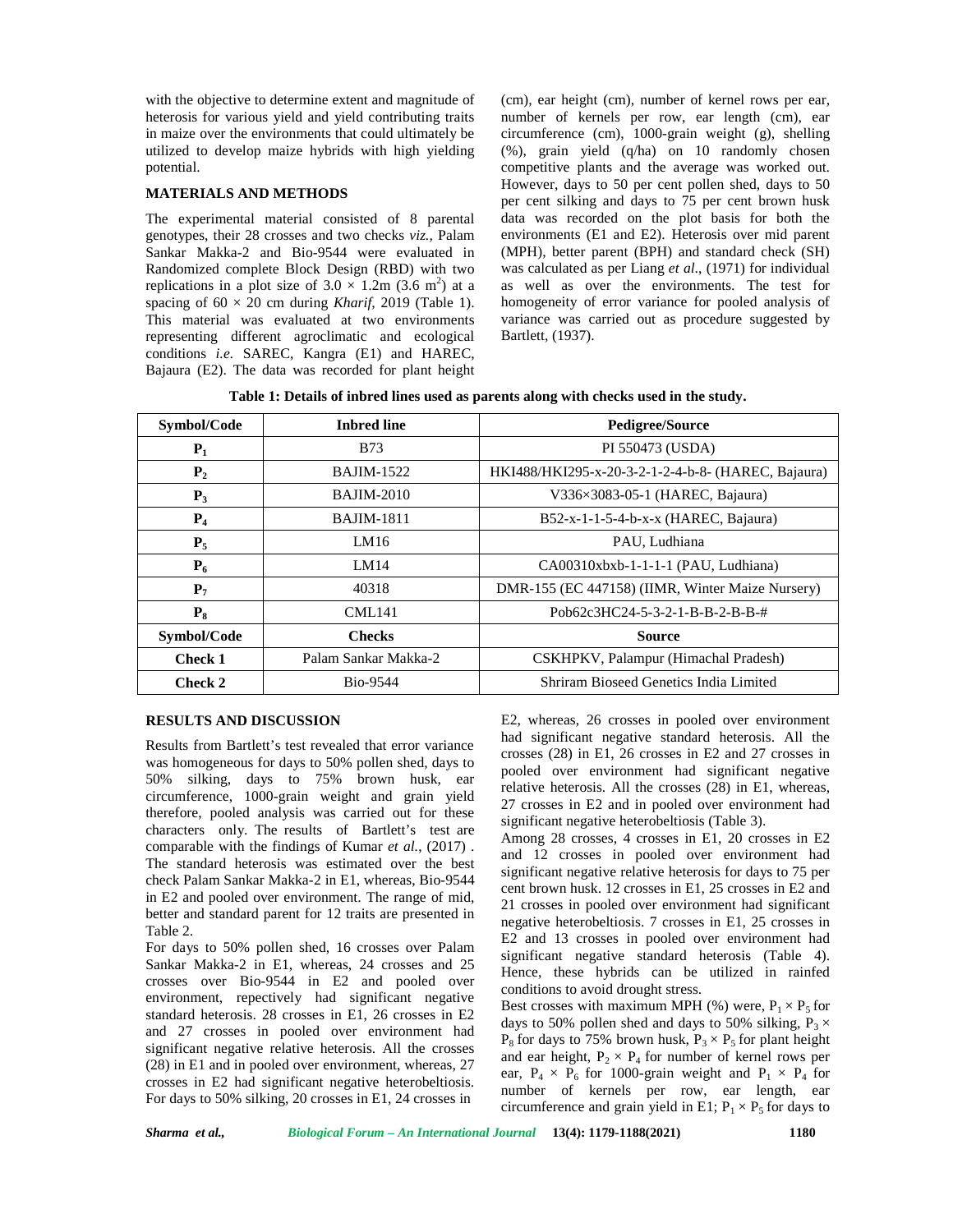50% pollen shed and days to 50% silking,  $P_2 \times P_3$  for days to 75% brown husk,  $P_4 \times P_5$  for plant height and number of kernels per row,  $P_3 \times P_5$  for ear height,  $P_1 \times$  $P_6$  for number of kernel rows per ear and 1000-grain weight,  $P_5 \times P_6$  ear length,  $P_4 \times P_6$  for ear circumference,  $P_2 \times P_5$  for shelling (%) and  $P_1 \times P_3$  for grain yield in E2 and  $P_1 \times P_5$  for days to 50% pollen shed and days to 50% silking,  $P_5 \times P_6$  for days to 75% brown husk,  $P_1 \times$  $P_6$  for 1000-grain weight and  $P_1 \times P_4$  for ear circumference and grain yield in pooled analysis (Table 5-8).

Among BPH (%), the most promising crosses were  $P_1 \times$  $P_8$  for days to 50% pollen shed and days to 75% brown husk,  $P_1 \times P_5$  for days to 50% silking,  $P_3 \times P_5$  for plant height and ear height,  $P_2 \times P_4$  for number of kernel rows per ear,  $P_3 \times P_5$  for 1000-grain weight and  $P_1 \times P_4$  for number of kernels per row, ear length, ear circumference and grain yield in E1;  $P_1 \times P_5$  for days to 50% pollen shed and days to 50% silking,  $P_1 \times P_3$  for days to 75% brown husk,  $P_3 \times P_5$  for plant height and ear height,  $P_1 \times P_6$  for number of kernel rows per ear and 1000-grain weight,  $P_3 \times P_6$  for number of kernels per row,  $P_4 \times P_5$  ear length,  $P_4 \times P_6$  for ear circumference,  $P_2 \times P_5$  for shelling (%) and  $P_1 \times P_3$  for grain yield in E2 and  $P_1 \times P_5$  for days to 50% pollen shed and days to 50% silking,  $P_1 \times P_3$  for days to 75% brown husk and grain yield,  $P_4 \times P_5$  for ear circumference and  $P_1 \times P_6$  for 1000-grain weight in pooled analysis (Table 5-8).

 $P_1 \times P_5$  for days to 50% pollen shed and days to 50% silking,  $P_1 \times P_6$  for days to 75% brown husk,  $P_1 \times P_7$  for plant height and ear height,  $P_1 \times P_4$  for number of kernel

rows per ear, ear circumference and grain yield,  $P_4 \times P_8$ for 1000-grain weight and in E1;  $P_1 \times P_5$  for days to 50% pollen shed and days to 50% silking,  $P_6 \times P_7$  for days to 75% brown husk,  $P_2 \times P_4$  for number of kernel rows per ear, ear circumference and 1000-grain weight,  $P_4 \times P_5$  for number of kernels per row, ear length,  $P_2 \times$  $P_5$  for shelling (%) and  $P_2 \times P_4$  for grain yield in E2 and  $P_1 \times P_5$  for days to 50% pollen shed and days to 50% silking,  $P_5 \times P_6$  for days to 75% brown husk,  $P_2 \times P_4$  for ear circumference,  $P_4 \times P_8$  for 1000-grain weight and  $P_1$  $\times$  P<sub>4</sub> for grain yield in pooled analysis were most promising crosses for SH (%) (Table 5-8). These results are in agreement with those of Netaji *et al*., (2000); Malik *et al.,* (2004); Sharma *et al.*, (2017); Kumar *et al.,* (2019); Patel *et al.,* (2019); Chandel *et al.,* (2020). The crosses,  $P_1 \times P_4$  (16.05),  $P_2 \times P_4$  (13.40),  $P_4 \times P_6$ (11.57) and  $P_3 \times P_6$  (8.54) in E1,  $P_2 \times P_4$  (13.14),  $P_1 \times P_4$ (12.65),  $P_1 \times P_3$  (7.08) in E2 and  $P_1 \times P_4$  (16.15),  $P_2 \times P_4$ (15.45) in pooled over environment, showed significant positive heterosis over check hybrid Palam Sankar Makka-2 in E1, Bio-9544 in E2 and pooled over environment, respectively. Two hybrids *viz.*,  $P_1 \times P_4$  and  $P_2 \times P_4$  were found to be early and had significant standard heterosis (%) for number of kernel rows per ear, ear circumference and grain yield in individual as well as over the environments. These crosses were identified as most promising and require further testing for its superiority and stability across the locations over years for enhancing the yield of maize in the North- Western Himalayas.

| <b>Characters</b>                          |                         | Mid parent heterosis    |                         |                         | <b>Better parent heterosis</b> |                         | <b>Standard heterosis</b> |                        |                      |  |  |
|--------------------------------------------|-------------------------|-------------------------|-------------------------|-------------------------|--------------------------------|-------------------------|---------------------------|------------------------|----------------------|--|--|
|                                            | E1                      | E2                      | $\mathbf{P}$            | E1                      | E2                             | P                       | E1                        | E2                     | $\mathbf{P}$         |  |  |
| Days to 50% pollen<br>shed                 | $-12.65$ to $-$<br>3.17 | $-20.62$ to $-$<br>0.39 | $-16.73$ to $-$<br>1.96 | $-13.18$ to $-$<br>5.43 | $-20.93$ to $-$<br>2.29        | $-17.06$ to $-$<br>1.96 | $-9.32$ to<br>3.39        | $-19.69$ to<br>0.79    | $-16.40$ to<br>0.00  |  |  |
| Days to 50% silking                        | $-13.62$ to $-$<br>3.37 | $-21.77$ to $-$<br>1.12 | $-17.80$ to $-$<br>2.25 | $-15.27$ to $-$<br>4.44 | $-22.06$ to $-$<br>2.22        | $-18.42$ to $-$<br>3.33 | $-11.20$ to<br>3.20       | $-19.08$ to<br>0.76    |                      |  |  |
| Days to 75% brown<br>husk                  | $-3.24$ to 2.06         | $-4.62$ to<br>1.31      | $-2.96$ to<br>0.90      | $-4.48$ to<br>1.54      | $-5.61$ to<br>1.05             | $-4.55$ to<br>0.26      | $-2.54$ to<br>1.52        | $-5.15$ to $-$<br>0.52 | $-3.58$ to<br>0.26   |  |  |
| Plant height (cm)                          | 24.3 to 86.97           | 24.53 to<br>75.96       |                         | $7.52$ to<br>75.54      | $3.92$ to<br>69.50             |                         | $-5.80$ to<br>14.73       | $-32.38$ to<br>2.44    |                      |  |  |
| Ear height (cm)                            | $24.62$ to<br>90.55     | 24.45 to<br>81.82       |                         | $7.28$ to<br>83.33      | $2.70$ to<br>79.08             |                         | $-6.22$ to<br>14.67       | $-31.01$ to<br>4.94    |                      |  |  |
| <b>Number of kernel</b><br>rows<br>per ear | 14.17 to<br>117.14      | $-9.36$ to<br>40.89     |                         | 5.38 to<br>68.89        | $-14.79$ to<br>38.1            |                         | $-10.0$ to<br>18.57       | $-14.79$ to<br>23.94   |                      |  |  |
| <b>Number of kernels</b><br>per row        | 69.11 to<br>395.65      | $2.39$ to<br>78.41      |                         | 56.0 to<br>276.42       | $-2.48$ to<br>67.81            |                         | $-19.51$ to<br>9.62       | $-35.34$ to<br>20.0    |                      |  |  |
| Ear length (cm)                            | 44.12 to<br>190.95      | $-9.98$ to<br>53.66     |                         | 38.67 to<br>167.55      | $-16.09$ to<br>49.25           |                         | $-16.23$ to<br>10.90      | $-19.09$ to<br>29.45   |                      |  |  |
| Ear circumference<br>(c <sub>m</sub> )     | 18.44 to<br>87.27       | $-15.38$ to<br>31.73    | 5.82 to<br>50.61        | 15.22 to<br>65.78       | $-20.62$ to<br>29.74           | 3.46 to<br>42.36        | $-11.11$ to<br>11.83      | $-6.85$ to<br>29.44    | $-7.25$ to<br>18.36  |  |  |
| 1000-grain weight<br>(g)                   | $-4.08$ to<br>76.38     | $-14.88$ to<br>85.91    | $2.09$ to<br>70.45      | $-19.88$ to<br>59.17    | $-19.68$ to<br>77.38           | $-7.23$ to<br>57.32     | $-17.30$ to<br>35.01      | $0.45$ to<br>50.34     | $-0.64$ to<br>36.41  |  |  |
| Shelling $(\% )$                           | $-14.22$ to<br>3.64     | $-5.61$ to<br>11.46     |                         | $-15.49$ to<br>2.37     | $-6.57$ to<br>8.34             |                         | $-14.09$ to<br>2.89       | $-3.86$ to<br>7.12     |                      |  |  |
| Grain Yield (q/ha)                         | 204.56 to<br>1485.20    | 172.49 to<br>687.58     | 183.82 to<br>865.89     | 96.16 to<br>1419.08     | 156.08 to<br>647.23            | 129.50 to<br>835.52     | $-52.34$ to<br>16.05      | 53.12 to<br>13.14      | $-51.91$ to<br>16.15 |  |  |

**Table 2: Range of heterosis for 12 yield and yield related traits in maize.**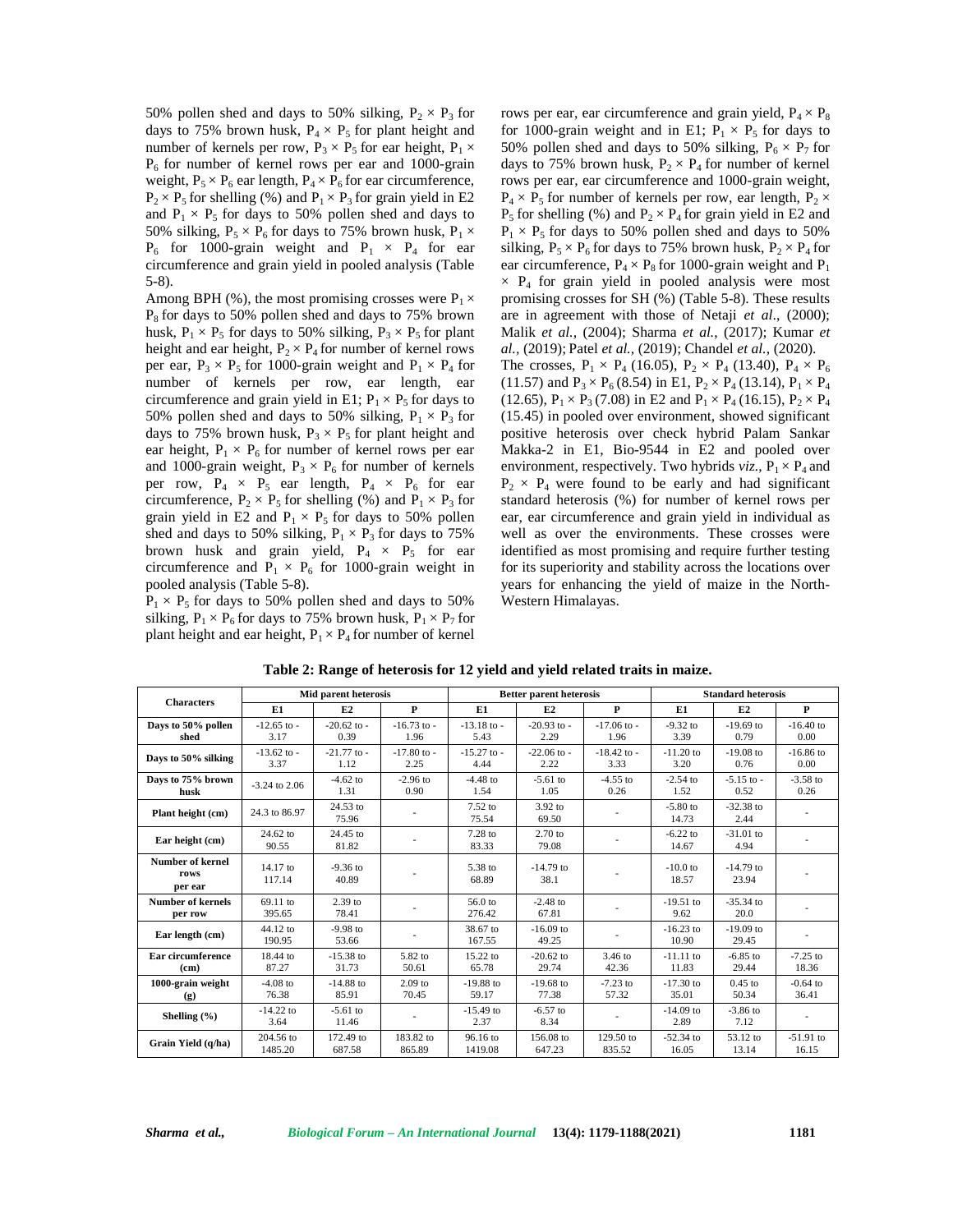|                  | Days to 50% pollen shed |             |            |             |             |             |             |             |             | Days to 50% silking |                |             |             |             |             |             |                |             |  |  |
|------------------|-------------------------|-------------|------------|-------------|-------------|-------------|-------------|-------------|-------------|---------------------|----------------|-------------|-------------|-------------|-------------|-------------|----------------|-------------|--|--|
| <b>Cross</b>     | E1.<br>BPH(%)<br>MPH(%) |             |            |             | E2          |             |             | Pooled      |             |                     | E1             |             |             | E2          |             |             | Pooled         |             |  |  |
|                  |                         |             | SH(%)      | MPH(%)      | BPH(%)      | SH(%)       | MPH(%)      | BPH(%)      | SH(%)       | $MPH$ (%)           | <b>BPH</b> (%) | SH(%)       | MPH(%)      | BPH(%)      | SH(%)       | MPH (%)     | <b>BPH</b> (%) | SH(%)       |  |  |
| $P_1 \times P_2$ | $-6.50**$               | $-7.26$ **  | $-2.54$    | $-13.39$ ** | $-14.06$ ** | $-13.39**$  | $-10.00$ ** | $-10.00**$  | $-10.00**$  | $-5.43**$           | $-7.58**$      | $-2.40$     | $-14.93$ ** | $-16.18**$  | $-12.98**$  | $-10.27**$  | -10.61 **      | $-9.58**$   |  |  |
| $P_1 \times P_3$ | $-11.48$ **             | $-11.48$ ** | $-8.47**$  | $-19.53$ ** | $-19.53$ ** | $-18.90**$  | $-15.60$ ** | $-15.60**$  | $-15.60**$  | $-9.02**$           | $-10.08**$     | $-7.20$ **  | $-20.74$ ** | $-21.32**$  | $-18.32**$  | $-15.05$ ** | $-15.21**$     | $-14.56**$  |  |  |
| $P_1 \times P_4$ | $-10.48**$              | $-11.90**$  | $-5.93$ ** | $-17.69$ ** | $-18.94$ ** | $-15.75$ ** | $-14.17**$  | $-15.50**$  | $-12.80**$  | $-10.77$ **         | $-13.43**$     | $-7.20$ **  | $-18.38**$  | $-18.38**$  | $-15.27**$  | $-14.66**$  | $-15.93**$     | $-13.03$ ** |  |  |
| $P_1 \times P_5$ | $-12.65$ **             | $-13.01$ ** | $-9.32**$  | $-20.62$ ** | $-20.93$ ** | $-19.69$ ** | $-16.73$ ** | $-17.06$ ** | $-16.40**$  | $-13.62**$          | $-15.27**$     | $-11.20$ ** | $-21.77$ ** | $-22.06$ ** | $-19.08**$  | $-17.80**$  | $-18.42**$     | $-16.86**$  |  |  |
| $P_1 \times P_6$ | $-10.46**$              | $-12.30**$  | $-9.32**$  | $-15.75$ ** | $-16.41$ ** | $-15.75$ ** | $-13.18**$  | $-14.40$ ** | $-14.40$ ** | $-10.76$ **         | $-11.11**$     | $-10.40**$  | $-16.85**$  | $-18.38**$  | $-15.27$ ** | $-13.90**$  | $-14.89**$     | $-14.56**$  |  |  |
| $P_1 \times P_7$ | $-9.39**$               | $-9.76**$   | $-5.93**$  | $-11.72$ ** | $-11.72$ ** | $-11.02**$  | $-10.58**$  | $-10.76**$  | $-10.40**$  | $-9.73$ **          | $-11.45**$     | $-7.20$ **  | $-12.69$ ** | $-13.97**$  | $-10.69$ ** | $-11.24$ ** | $-11.41**$     | $-10.73**$  |  |  |
| $P_1 \times P_8$ | $-10.76$ **             | $-13.18**$  | $-5.08*$   | $-11.97**$  | $-12.98**$  | $-10.24$ ** | $-11.37**$  | $-13.08$ ** | $-9.60**$   | $-9.58**$           | $-12.59$ **    | $-5.60**$   | $-12.92**$  | $-13.24$ ** | $-9.92**$   | $-11.28$ ** | $-12.59$ **    | $-9.58**$   |  |  |
| $P_2 \times P_3$ | $-8.94**$               | $-9.68**$   | $-5.08*$   | $-9.45**$   | $-10.16**$  | $-9.45**$   | $-9.20**$   | $-9.20$ **  | $-9.20$ **  | $-11.11**$          | $-12.12**$     | $-7.20$ **  | $-10.53$ ** | $-11.19**$  | $-9.16**$   | $-10.82**$  | $-10.98**$     | $-9.96**$   |  |  |
| $P_2 \times P_4$ | $-8.80**$               | $-9.52**$   | $-3.39$    | $-14.73$ ** | $-16.67**$  | $-13.39$ ** | $-11.81**$  | $-13.18**$  | $-10.40**$  | $-9.02**$           | $-9.70**$      | $-3.20$     | $-14.93$ ** | $-16.18**$  | $-12.98**$  | $-11.99$ ** | $-12.96**$     | $-9.96**$   |  |  |
| $P_2 \times P_5$ | $-6.88**$               | $-7.26$ **  | $-2.54$    | $-13.73$ ** | $-14.73$ ** | $-13.39**$  | $-10.36$ ** | $-10.71$ ** | $-10.00**$  | $-10.27$ **         | $-10.61**$     | $-5.60**$   | $-14.61$ ** | $-15.56$ ** | $-12.98**$  | $-12.45**$  | $-12.78$ **    | $-11.11$ ** |  |  |
| $P_2 \times P_6$ | $-7.05**$               | $-9.68**$   | $-5.08*$   | $-13.49$ ** | $-13.49$ ** | $-14.17**$  | $-10.34$ ** | $-11.60**$  | $-11.60**$  | $-8.95**$           | $-11.36**$     | $-6.40**$   | $-13.31$ ** | $-13.64$ ** | $-12.98**$  | $-11.15**$  | $-12.50**$     | $-11.49**$  |  |  |
| $P_2 \times P_7$ | $-6.07**$               | $-6.45**$   | $-1.69$    | $-9.45**$   | $-10.16**$  | $-9.45**$   | $-7.78$ **  | $-7.97**$   | $-7.60**$   | $-6.46**$           | $-6.82**$      | $-1.60$     | $-9.85**$   | $-9.85**$   | $-9.16**$   | $-8.16**$   | $-8.33**$      | $-7.28$ **  |  |  |
| $P_2 \times P_8$ | $-3.56*$                | $-5.43**$   | 3.39       | $-0.39$     | $-2.29$     | 0.79        | $-1.96$     | $-3.85*$    | 0.00        | $-3.37*$            | $-4.44*$       | 3.20        | $-1.12$     | $-2.22$     | 0.76        | $-2.25$     | $-3.33$        | 0.00        |  |  |
| $P_3 \times P_4$ | $-8.06**$               | $-9.52**$   | $-3.39$    | $-7.69$ **  | $-9.09**$   | $-5.51$ **  | $-7.87**$   | $-9.30**$   | $-6.40**$   | $-9.51$ **          | $-11.19**$     | $-4.80*$    | $-8.15**$   | $-8.82**$   | $-5.34$ **  | $-8.82**$   | $-10.00**$     | $-6.90**$   |  |  |
| $P_3 \times P_5$ | $-9.39**$               | $-9.76$ **  | $-5.93**$  | $-12.84$ ** | $-13.18**$  | $-11.81**$  | $-11.16$ ** | $-11.51$ ** | $-10.80**$  | $-11.54$ **         | $-12.21$ **    | $-8.00**$   | $-13.75$ ** | $-14.07$ ** | $-11.45**$  | $-12.67$ ** | $-13.16**$     | $-11.49**$  |  |  |
| $P_3 \times P_6$ | $-7.11**$               | $-9.02**$   | $-5.93**$  | $-6.30**$   | $-7.03$ **  | $-6.30**$   | $-6.69**$   | $-8.00**$   | $-8.00**$   | $-9.45**$           | $-10.85**$     | $-8.00**$   | $-5.66$ **  | $-6.72**$   | $-4.58*$    | $-7.51$ **  | $-8.75**$      | $-8.05$ **  |  |  |
| $P_3 \times P_7$ | $-7.76$ **              | $-8.13**$   | $-4.24*$   | $-8.59**$   | $-8.59**$   | $-7.87**$   | $-8.18**$   | $-8.37**$   | $-8.00**$   | $-10.00**$          | $-10.69**$     | $-6.40**$   | $-9.02**$   | $-9.70**$   | $-7.63$ **  | $-9.51**$   | $-9.51**$      | $-8.81$ **  |  |  |
| $P_3 \times P_8$ | $-5.18**$               | $-7.75$ **  | 0.85       | $-3.47*$    | $-4.58$ **  | $-1.57$     | $-4.31$ **  | $-6.15**$   | $-2.40$     | $-7.58$ **          | $-9.63**$      | $-2.40$     | $-4.09*$    | $-4.44*$    | $-1.53$     | $-5.82**$   | $-7.04$ **     | $-3.83*$    |  |  |
| $P_4 \times P_5$ | $-9.24$ **              | $-10.32**$  | $-4.24*$   | $-15.71$ ** | $-16.67**$  | $-13.39$ ** | $-12.55$ ** | $-13.57**$  | $-10.80**$  | $-13.21$ **         | $-14.18**$     | $-8.00**$   | $-15.87**$  | $-16.18**$  | $-12.98**$  | $-14.55$ ** | $-15.19**$     | $-12.26$ ** |  |  |
| $P_4 \times P_6$ | $-9.47**$               | $-12.70$ ** | $-6.78**$  | $-14.73$ ** | $-16.67**$  | $-13.39**$  | $-12.18**$  | $-14.73$ ** | $-12.00**$  | $-11.97**$          | $-14.93**$     | $-8.80**$   | $-14.61$ ** | $-16.18**$  | $-12.98**$  | $-13.31**$  | $-15.56**$     | $-12.64$ ** |  |  |
| $P_4 \times P_7$ | $-6.83**$               | $-7.94$ **  | $-1.69$    | $-7.69**$   | $-9.09**$   | $-5.51$ **  | $-7.27$ **  | $-8.53**$   | $-5.60**$   | $-7.92**$           | $-8.96**$      | $-2.40$     | $-7.46$ **  | $-8.82**$   | $-5.34$ **  | $-7.69**$   | $-8.89**$      | $-5.75$ **  |  |  |
| $P_4 \times P_8$ | $-7.45**$               | $-8.53$ **  | 0.00       | $-6.46**$   | $-6.82**$   | $-3.15$     | $-6.95**$   | $-7.31$ **  | $-3.60*$    | $-10.04$ **         | $-10.37**$     | $-3.20$     | $-5.54$ **  | $-5.88**$   | $-2.29$     | $-7.78**$   | $-7.78**$      | $-4.60**$   |  |  |
| $P_5 \times P_6$ | $-8.33**$               | $-10.57$ ** | $-6.78**$  | $-12.16$ ** | $-13.18**$  | $-11.81$ ** | $-10.30**$  | $-11.90**$  | $-11.20$ ** | $-10.94$ **         | $-12.98**$     | $-8.80**$   | $-12.78$ ** | $-14.07$ ** | $-11.45**$  | $-11.88**$  | $-13.53**$     | $-11.88**$  |  |  |
| $P_5 \times P_7$ | $-7.32**$               | $-7.32**$   | $-3.39$    | $-14.40**$  | $-14.73$ ** | $-13.39$ ** | $-10.93$ ** | $-11.11**$  | $-10.40**$  | $-9.16**$           | $-9.16**$      | $-4.80*$    | $-14.61$ ** | $-15.56**$  | $-12.98**$  | $-11.91**$  | $-12.41**$     | $-10.73$ ** |  |  |
| $P_5 \times P_8$ | $-7.94$ **              | $-10.08$ ** | $-1.69$    | $-12.31$ ** | $-12.98$ ** | $-10.24$ ** | $-10.16$ ** | $-11.54$ ** | $-8.00**$   | $-10.53$ **         | $-11.85**$     | $-4.80*$    | $-12.59$ ** | $-12.59**$  | $-9.92**$   | $-11.57**$  | $-12.22$ **    | $-9.20$ **  |  |  |
| $P_6 \times P_7$ | $-7.50**$               | $-9.76$ **  | $-5.93$ ** | $-11.81$ ** | $-12.50**$  | $-11.81$ ** | $-9.72**$   | $-11.16**$  | $-10.80**$  | $-9.38**$           | $-11.45**$     | $-7.20$ **  | $-11.79$ ** | $-12.12**$  | $-11.45**$  | $-10.60**$  | $-11.79**$     | $-11.11$ ** |  |  |
| $P_6 \times P_8$ | $-8.13**$               | $-12.40**$  | $-4.24*$   | $-9.73**$   | $-11.45$ ** | $-8.66**$   | $-8.95**$   | $-11.92$ ** | $-8.40**$   | $-8.46**$           | $-11.85**$     | $-4.80*$    | $-9.77**$   | $-11.11**$  | $-8.40**$   | $-9.13**$   | -11.48 **      | $-8.43**$   |  |  |
| $P_7 \times P_8$ | $-3.17*$                | $-5.43**$   | 3.39       | $-2.70$     | $-3.82*$    | $-0.79$     | $-2.94*$    | $-4.62**$   | $-0.80$     | $-3.76*$            | $-5.19**$      | 2.40        | $-2.62$     | $-3.70*$    | $-0.76$     | $-3.19*$    | $-4.44*$       | $-1.15$     |  |  |

# **Table 3: Estimation of heterosis (%) over mid, better and check parent across the environments and pooled over environment for days to 50% pollen shed and days to 50% silking.**

E1 = Kangra, E2 = Bajaura, P = Pooled \*, \*\* Significant at 5% and 1% probability level, respectively

*Sharma et al., Biological Forum – An International Journal* **13(4): 1179-1188(2021) 1182**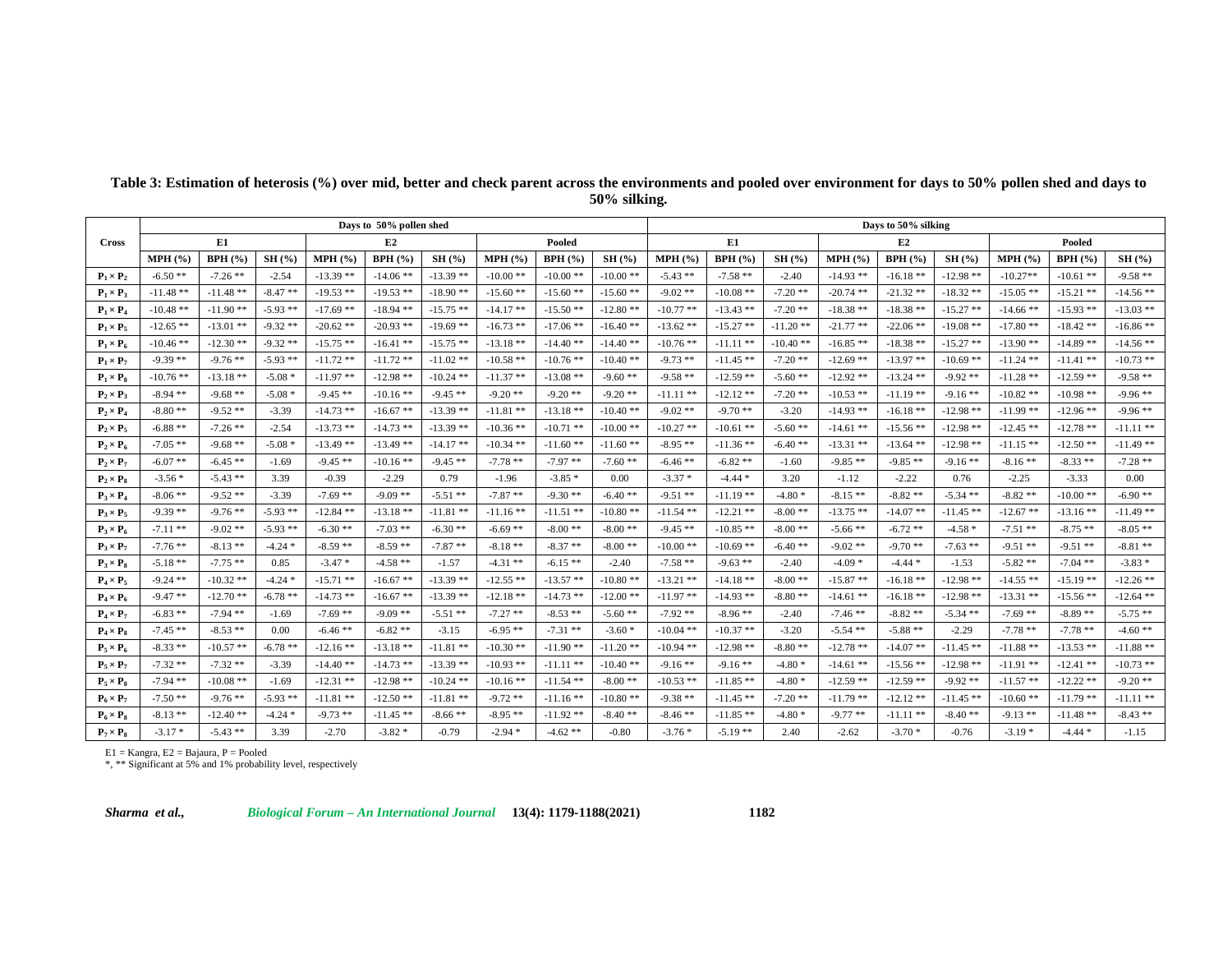|                  |            | Days to 75% brown husk |            |            |            | Plant height (cm) |            |            |            |            |                |           |            |            |             |                          |                          |                          |
|------------------|------------|------------------------|------------|------------|------------|-------------------|------------|------------|------------|------------|----------------|-----------|------------|------------|-------------|--------------------------|--------------------------|--------------------------|
| <b>Cross</b>     |            | E1                     |            |            | E2         |                   |            | Pooled     |            |            | E1             |           |            | E2         |             |                          | Pooled                   |                          |
|                  | MPH(%      | BPH(%)                 | SH(%)      | MPH(% )    | BPH(%)     | SH(%)             | MPH(%      | BPH(%)     | SH(%)      | MPH(% )    | <b>BPH</b> (%) | SH(%)     | MPH(% )    | BPH(%)     | SH(%)       | MPH(%                    | BPH(%)                   | SH(%)                    |
| $P_1 \times P_2$ | 0.00       | 0.00                   | $-2.03*$   | $-2.62**$  | $-4.12**$  | $-4.12**$         | $-1.30$    | $-2.07*$   | $-3.07**$  | $32.28$ ** | $11.89**$      | 2.90      | $32.05**$  | $13.62**$  | $-26.22**$  |                          |                          |                          |
| $P_1 \times P_3$ | $-1.78*$   | $-3.50**$              | $-2.03*$   | $-3.65**$  | $-5.61**$  | $-4.64$ **        | $-2.70**$  | $-4.55**$  | $-3.32**$  | $35.06$ ** | $7.52**$       | $-1.12$   | 49.41 **   | $26.59**$  | $-17.80**$  | $\sim$                   | ٠                        | ٠                        |
| $P_1 \times P_4$ | 0.00       | $-1.99*$               | 0.00       | $-1.04$    | $-3.06**$  | $-2.06*$          | $-0.51$    | $-2.52**$  | $-1.02$    | $44.87$ ** | $19.90**$      | $10.27**$ | 48.82 **   | $31.83**$  | $-14.40**$  | ٠                        | ٠                        | ٠                        |
| $P_1 \times P_5$ | $-0.77$    | $-1.53$                | $-2.03*$   | $-2.37*$   | $-3.14$ ** | $-4.64$ **        | $-1.56*$   | $-2.33$ ** | $-3.32**$  | $31.01$ ** | $9.71**$       | 0.89      | $50.91**$  | $27.69**$  | $-17.08$ ** | $\overline{\phantom{a}}$ | ٠                        |                          |
| $P_1 \times P_6$ | $-1.29$    | $-2.04*$               | $-2.54$ ** | $-2.62**$  | $-4.12**$  | $-4.12**$         | $-1.95**$  | $-3.08**$  | $-3.32**$  | $31.45$ ** | $13.11**$      | 4.02      | $35.54$ ** | $21.07**$  | $-21.38**$  |                          |                          |                          |
| $P_1 \times P_7$ | 1.03       | 0.51                   | $-0.51$    | 0.53       | 0.00       | $-2.06*$          | 0.78       | 0.26       | $-1.28$    | $28.50**$  | $24.76$ **     | $14.73**$ | $27.59$ ** | $20.41**$  | $-11.89**$  |                          |                          |                          |
| $P_1 \times P_8$ | $-2.54$ ** | $-4.48**$              | $-2.54$ ** | $-1.32$    | $-2.09*$   | $-3.61$ **        | $-1.94$ ** | $-3.32**$  | $-3.07**$  | $24.30**$  | $17.96**$      | $8.48**$  | $24.53$ ** | $14.29**$  | $-11.17**$  | $\sim$                   | ٠                        |                          |
| $P_2 \times P_3$ | $-1.27$    | $-3.00**$              | $-1.52$    | $-4.62**$  | $-5.10**$  | $-4.12**$         | $-2.94$ ** | $-4.04$ ** | $-2.81**$  | $67.86**$  | $55.79$ **     | $-0.89$   | 59.39 **   | 56.47 **   | $-26.76**$  | ٠                        | ٠                        |                          |
| $P_2 \times P_4$ | 0.51       | $-1.49$                | 0.51       | $-2.56**$  | $-3.06**$  | $-2.06*$          | $-1.02$    | $-2.27$ ** | $-0.77$    | $65.41$ ** | $61.05**$      | 2.46      | $62.75**$  | $57.40**$  | $-21.13$ ** | $\sim$                   | ٠                        | $\overline{\phantom{a}}$ |
| $P_2 \times P_5$ | 0.77       | 0.00                   | $-0.51$    | $-2.34*$   | $-3.09**$  | $-3.09**$         | $-0.78$    | $-0.78$    | $-1.79*$   | $71.23$ ** | $69.12**$      | $7.59**$  | $61.98**$  | 58.76 **   | $-25.68**$  |                          | ٠                        |                          |
| $P_2 \times P_6$ | $-0.77$    | $-1.53$                | $-2.03*$   | $-3.09**$  | $-3.09**$  | $-3.09**$         | $-1.93**$  | $-2.31$ ** | $-2.56$ ** | $45.02$ ** | $42.09**$      | $-5.80**$ | $38.16**$  | $32.40**$  | $-32.38**$  |                          |                          |                          |
| $P_2 \times P_7$ | $2.06*$    | 1.54                   | 0.51       | $-1.56$    | $-2.58*$   | $-2.58*$          | 0.26       | 0.00       | $-1.02$    | $39.08$ ** | $20.62$ **     | $4.46*$   | $29.07**$  | 5.82       | $-22.56$ ** | ä,                       | ٠                        |                          |
| $P_2 \times P_8$ | 0.00       | $-1.99*$               | 0.00       | $-1.30$    | $-2.06*$   | $-2.06*$          | $-0.64$    | $-1.28$    | $-1.02$    | $53.59$ ** | $35.95**$      | $12.28**$ | $64.51**$  | $31.80**$  | 2.44        |                          |                          |                          |
| $P_3 \times P_4$ | $-0.25$    | $-0.50$                | 1.52       | $-2.04*$   | $-2.04*$   | $-1.03$           | $-1.13$    | $-1.26$    | 0.26       | $68.09**$  | $60.00**$      | $-3.57$   | $54.70**$  | $46.96**$  | $-26.36**$  | ä,                       | $\overline{\phantom{a}}$ |                          |
| $P_3 \times P_5$ | $-0.51$    | $-1.50$                | 0.00       | $-2.33*$   | $-3.57**$  | $-2.58*$          | $-1.40*$   | $-2.53$ ** | $-1.28$    | $86.97**$  | $75.54$ **     | $8.93**$  | $69.77**$  | $69.50**$  | $-23.57**$  | ٠                        | ٠                        |                          |
| $P_3 \times P_6$ | 0.51       | $-0.50$                | 1.02       | $-2.56$ ** | $-3.06$ ** | $-2.06*$          | $-1.02$    | $-1.77*$   | $-0.51$    | $59.33**$  | $45.12**$      | $-3.79$   | $62.23$ ** | $52.73**$  | $-21.99$ ** | $\sim$                   | ٠                        | ٠                        |
| $P_3 \times P_7$ | 0.25       | $-1.00$                | 0.51       | $-2.59$ ** | $-4.08**$  | $-3.09**$         | $-1.15$    | $-2.53$ ** | $-1.28$    | $47.15**$  | $19.85**$      | 3.79      | $39.61**$  | $12.82**$  | $-17.44$ ** | ٠                        | ٠                        |                          |
| $P_3 \times P_8$ | $-3.24$ ** | $-3.48**$              | $-1.52$    | $-2.33*$   | $-3.57**$  | $-2.58*$          | $-2.79$ ** | $-3.28**$  | $-2.05*$   | $60.26$ ** | $32.97**$      | $9.82**$  | 51.94 **   | $20.05$ ** | $-6.70*$    |                          |                          |                          |
| $P_4 \times P_5$ | $-0.76$    | $-1.99*$               | 0.00       | $-2.84$ ** | $-4.08**$  | $-3.09$ **        | $-1.79**$  | $-3.02**$  | $-1.53$    | $66.42**$  | $64.03$ **     | 1.79      | 75.96 **   | $66.90**$  | $-16.37**$  |                          |                          |                          |
| $P_4 \times P_6$ | 0.25       | $-1.00$                | 1.02       | $-2.56$ ** | $-3.06**$  | $-2.06*$          | $-1.14$    | $-2.02*$   | $-0.51$    | $58.73$ ** | $51.52**$      | 0.45      | $47.96**$  | $46.56**$  | $-25.14**$  |                          |                          |                          |
| $P_4 \times P_7$ | $-0.51$    | $-1.99*$               | 0.00       | $-1.04$    | $-2.55*$   | $-1.55$           | $-0.77$    | $-2.27$ ** | $-0.77$    | $41.03$ ** | $19.59**$      | 3.57      | $38.29**$  | $16.50**$  | $-14.76$ ** | $\sim$                   | ×.                       | $\sim$                   |
| $P_4 \times P_8$ | $-0.50$    | $-0.50$                | 1.52       | $-1.81*$   | $-3.06$ ** | $-2.06*$          | $-1.14$    | $-1.76*$   | $-0.26$    | $55.63$ ** | $34.59**$      | $11.16**$ | $33.93**$  | $10.14*$   | $-14.40**$  |                          | ٠                        |                          |
| $P_5 \times P_6$ | $-2.04*$   | $-2.04*$               | $-2.54$ ** | $-3.90**$  | $-4.64$ ** | $-4.64$ **        | $-2.96$ ** | $-3.33**$  | $-3.58$ ** | $51.30**$  | $46.46**$      | $-2.90$   | $47.03**$  | $38.22**$  | $-29.41$ ** | ٠                        | ٠                        |                          |
| $P_5 \times P_7$ | 1.28       | 1.02                   | 0.51       | $-1.31$    | $-1.57$    | $-3.09**$         | 0.00       | $-0.26$    | $-1.28$    | $42.04$ ** | $21.91**$      | $5.58**$  | 39.48 **   | $12.58$ ** | $-17.62$ ** | ٠                        | ٠                        | ٠                        |
| $P_5 \times P_8$ | $-0.76$    | $-1.99*$               | 0.00       | $-2.09*$   | $-2.09*$   | $-3.61**$         | $-1.41*$   | $-2.04*$   | $-1.79*$   | 51.85 **   | $32.97**$      | $9.82**$  | 54.16 **   | $21.66**$  | $-5.44$     |                          |                          |                          |
| $P_6 \times P_7$ | $1.79*$    | 1.53                   | 1.02       | $-4.17**$  | $-5.15**$  | $-5.15**$         | $-1.16$    | $-1.79*$   | $-2.05*$   | $31.39**$  | $15.98**$      | 0.45      | $53.82**$  | $30.59**$  | $-4.44$     | ä,                       | ٠                        |                          |
| $P_6 \times P_8$ | $-1.26$    | $-2.49**$              | $-0.51$    | $-2.34*$   | $-3.09**$  | $-3.09**$         | $-1.79$ ** | $-2.04*$   | $-1.79*$   | $40.63$ ** | $26.76$ **     | $4.69*$   | $25.42**$  | 3.92       | $-19.23$ ** |                          |                          |                          |
| $P_7 \times P_8$ | 0.51       | $-1.00$                | 1.02       | 1.31       | 1.05       | $-0.52$           | 0.90       | 0.00       | 0.26       | $31.66**$  | $28.61**$      | $11.38**$ | 28.84 **   | $25.07**$  | $-2.79$     |                          |                          | $\overline{\phantom{a}}$ |

**Table 4: Estimation of heterosis (%) over mid, better and check parent across the environments and pooled over environment for days to 75% brown husk and plant height (cm).**

E1 = Kangra, E2 = Bajaura \*, \*\* Significant at 5% and 1% probability level, respectively - Not calculated (Bartlett's Test)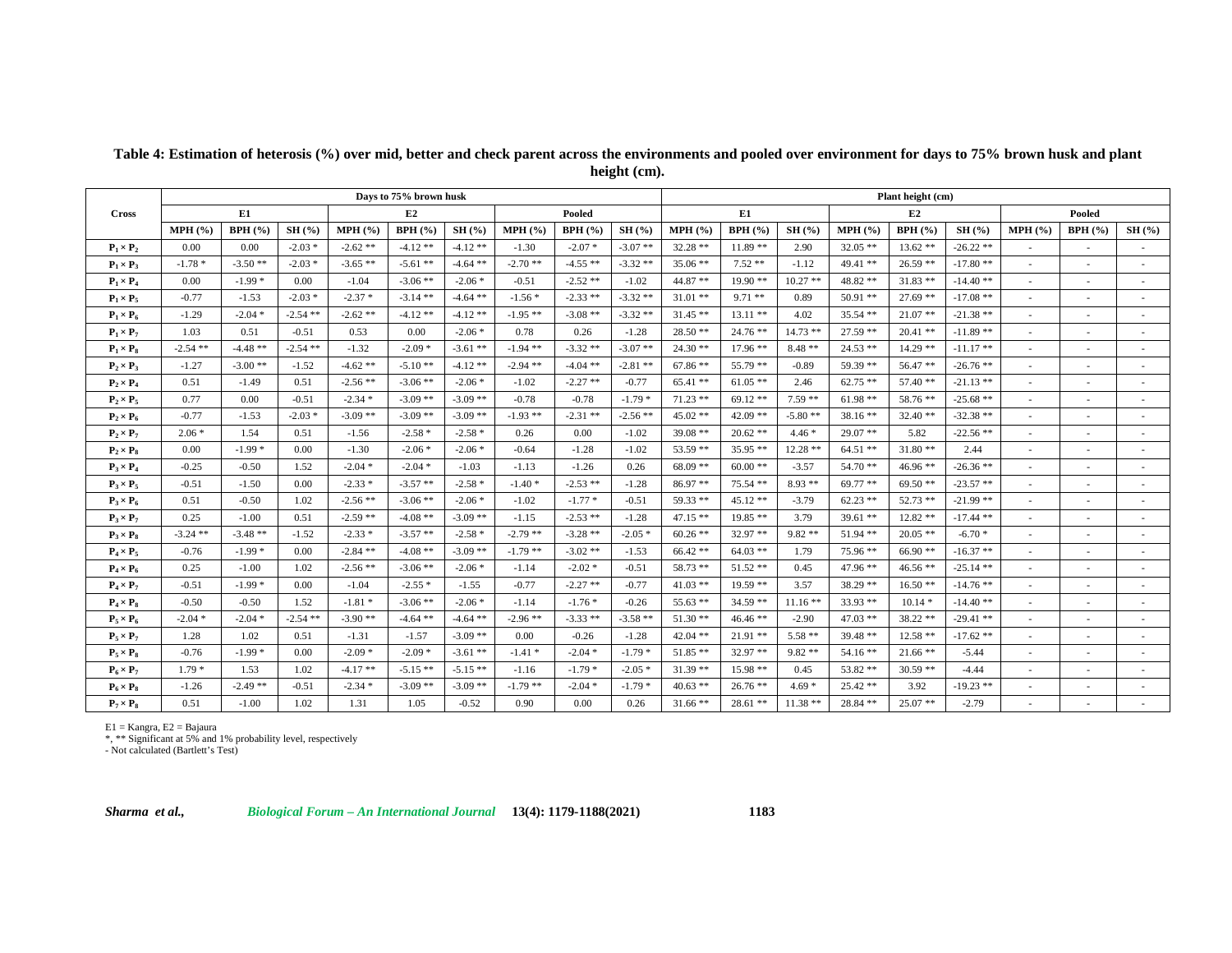|                  |            |            |            |            | Ear height (cm) |             |                          |        |                          | Number of kernel rows per ear |            |          |            |            |            |                          |                          |        |  |  |
|------------------|------------|------------|------------|------------|-----------------|-------------|--------------------------|--------|--------------------------|-------------------------------|------------|----------|------------|------------|------------|--------------------------|--------------------------|--------|--|--|
| <b>Cross</b>     |            | E1         |            |            | E2              |             |                          | Pooled |                          |                               | E1         |          |            | E2         |            |                          | Pooled                   |        |  |  |
|                  | MPH(%)     | BPH(%)     | SH(%)      | MPH (%)    | BPH(%)          | SH(%)       | MPH(%                    | BPH(%) | SH(%)                    | MPH(%                         | BPH(%)     | SH(%)    | MPH(%)     | BPH(%)     | SH(%)      | MPH(%                    | BPH(%)                   | SH(%)  |  |  |
| $P_1 \times P_2$ | $32.37**$  | $11.17**$  | 1.78       | $29.14$ ** | 9.94            | $-27.74$ ** |                          | ٠      | $\sim$                   | $56.00**$                     | $41.82$ ** | 11.43    | $27.76$ ** | $18.31**$  | $18.31**$  |                          | ٠                        |        |  |  |
| $P_1 \times P_3$ | $34.76**$  | $7.28**$   | $-1.78$    | $50.96$ ** | $26.52**$       | $-16.85**$  |                          |        |                          | $54.00**$                     | $40.00$ ** | 10.00    | $20.31**$  | $14.07**$  | $8.45**$   | $\overline{\phantom{a}}$ | ٠                        |        |  |  |
| $P_1 \times P_4$ | 44.97 **   | $18.93**$  | $8.89**$   | 53.56 **   | $34.81$ **      | $-11.40**$  |                          |        |                          | $107.50**$                    | $50.91$ ** | $18.57*$ | $25.98**$  | $20.30**$  | $12.68**$  |                          |                          |        |  |  |
| $P_1 \times P_5$ | $31.36**$  | $7.77**$   | $-1.33$    | $48.44$ ** | $25.97**$       | $-17.21$ ** |                          |        | ä,                       | $27.27$ **                    | $27.27$ ** | 0.00     | $16.05**$  | $15.57**$  | $-0.70$    | $\sim$                   | ٠                        |        |  |  |
| $P_1 \times P_6$ | $33.33**$  | $13.59**$  | 4.00       | $37.68$ ** | $23.76$ **      | $-18.66$ ** |                          |        | ÷.                       | $18.33*$                      | 9.23       | 1.43     | $40.89**$  | $38.10**$  | $22.54$ ** | $\sim$                   | ٠                        |        |  |  |
| $P_1 \times P_7$ | $29.00**$  | $25.24$ ** | $14.67**$  | $29.03$ ** | $21.93$ **      | $-9.95*$    | ٠                        |        | $\sim$                   | $32.73$ **                    | $32.73$ ** | 4.29     | $13.94**$  | $10.00**$  | 0.70       | $\overline{\phantom{a}}$ | $\overline{\phantom{a}}$ |        |  |  |
| $P_1 \times P_8$ | $24.62$ ** | $17.96$ ** | $8.00**$   | $27.05**$  | $15.32**$       | $-7.04$     |                          |        | $\sim$                   | $42.57$ **                    | $30.91$ ** | 2.86     | 5.69       | 4.00       | $-8.45**$  | $\overline{\phantom{a}}$ | $\sim$                   |        |  |  |
| $P_2 \times P_3$ | 69.47**    | 58.57 **   | $-1.33$    | $61.86$ ** | 58.81 **        | $-26.65$ ** |                          |        | $\sim$                   | $64.44$ **                    | $64.44$ ** | 5.71     | $8.30**$   | 5.63       | 5.63       | $\overline{\phantom{a}}$ | ٠                        |        |  |  |
| $P_2 \times P_4$ | $69.12**$  | $64.29$ ** | 2.22       | $60.61$ ** | 54.97 **        | $-23.02$ ** |                          |        | $\sim$                   | $117.14$ **                   | $68.89**$  | 8.57     | $28.00**$  | $23.94$ ** | 23.94 **   | $\overline{\phantom{a}}$ | ٠                        |        |  |  |
| $P_2 \times P_5$ | $77.21$ ** | $72.14**$  | $7.11**$   | $63.38**$  | $62.74$ **      | $-24.84$ ** |                          |        |                          | $44.00**$                     | $30.91$ ** | 2.86     | $16.67**$  | $8.45**$   | $8.45**$   |                          |                          |        |  |  |
| $P_2 \times P_6$ | $48.07**$  | $45.52**$  | $-6.22**$  | $39.91$ ** | $31.58$ **      | $-31.01$ ** | $\overline{\phantom{a}}$ |        | $\sim$                   | $40.00**$                     | $18.46*$   | 10.00    | $23.88**$  | $16.90**$  | $16.90**$  | $\overline{\phantom{a}}$ | $\sim$                   |        |  |  |
| $P_2 \times P_7$ | $40.72**$  | $21.13**$  | 4.44       | $28.25$ ** | 4.23            | $-23.02$ ** |                          |        |                          | $54.00**$                     | $40.00**$  | 10.00    | $11.76**$  | $7.04*$    | $7.04*$    | $\overline{\phantom{a}}$ | ٠                        |        |  |  |
| $P_2 \times P_8$ | $56.79**$  | $38.04$ ** | $12.89$ ** | $65.52$ ** | $30.18**$       | 4.94        | $\overline{\phantom{a}}$ | ٠      | $\sim$                   | $42.86**$                     | $41.30**$  | $-7.14$  | $-9.36**$  | $-14.79**$ | $-14.79**$ | $\overline{\phantom{a}}$ | $\sim$                   | $\sim$ |  |  |
| $P_3 \times P_4$ | $70.87**$  | $64.39**$  | $-3.56$    | $60.49**$  | $52.05$ **      | $-24.47$ ** |                          |        | $\sim$                   | $94.29$ **                    | $51.11$ ** | $-2.86$  | 0.75       | 0.00       | $-4.93$    | $\sim$                   | $\sim$                   |        |  |  |
| $P_3 \times P_5$ | $90.55$ ** | $83.33**$  | $7.56**$   | $81.82$ ** | $79.08$ **      | $-17.94$ ** |                          |        |                          | $50.00$ **                    | $36.36**$  | 7.14     | 1.17       | $-3.70$    | $-8.45**$  |                          |                          |        |  |  |
| $P_3 \times P_6$ | $60.30**$  | $47.59**$  | $-4.89*$   | $65.67$ ** | $53.05$ **      | $-19.75$ ** |                          |        |                          | $40.00**$                     | $18.46*$   | 10.00    | $24.14$ ** | $20.00**$  | $14.08**$  | $\overline{\phantom{a}}$ | $\sim$                   |        |  |  |
| $P_3 \times P_7$ | $46.84**$  | $19.59**$  | 3.11       | $45.49**$  | $16.52**$       | $-13.94$ ** |                          |        |                          | $42.00**$                     | $29.09$ ** | 1.43     | 4.91       | 2.96       | $-2.11$    | ٠                        |                          |        |  |  |
| $P_3 \times P_8$ | $61.44**$  | $34.24$ ** | $9.78**$   | $53.31$ ** | $18.92**$       | $-4.14$     | $\overline{\phantom{a}}$ |        | ×.                       | $47.25$ **                    | $45.65$ ** | $-4.29$  | $9.23**$   | 5.19       | 0.00       | $\overline{\phantom{a}}$ | ٠                        |        |  |  |
| $P_4 \times P_5$ | $74.24$ ** | $74.24$ ** | 2.22       | $80.99**$  | 73.98 **        | $-13.58$ ** |                          |        | $\sim$                   | $70.00**$                     | $23.64*$   | $-2.86$  | $23.14$ ** | $18.05$ ** | $10.56**$  | $\sim$                   | ٠                        |        |  |  |
| $P_4 \times P_6$ | $63.90**$  | $56.55**$  | 0.89       | $52.20$ ** | $48.20$ **      | $-22.29$ ** |                          |        | $\sim$                   | 68.89 **                      | 16.92      | 8.57     | $21.62**$  | $18.42**$  | $10.92**$  | $\sim$                   | $\overline{\phantom{a}}$ |        |  |  |
| $P_4 \times P_7$ | $43.56$ ** | $20.62$ ** | 4.00       | $38.74$ ** | $16.03$ **      | $-14.31$ ** | $\overline{\phantom{a}}$ |        | $\sim$                   | $75.00**$                     | $27.27$ ** | 0.00     | $9.51**$   | $8.27*$    | 1.41       | $\overline{\phantom{a}}$ | ٠                        |        |  |  |
| $P_4 \times P_8$ | $58.23$ ** | $35.87**$  | $11.11$ ** | $39.91$ ** | $13.06$ **      | $-8.86*$    |                          |        |                          | $97.18**$                     | 52.17**    | 0.00     | 0.78       | $-2.26$    | $-8.45**$  |                          |                          |        |  |  |
| $P_5 \times P_6$ | 59.57 **   | $52.41**$  | $-1.78$    | $44.86**$  | $35.73$ **      | $-28.83$ ** |                          |        |                          | 14.17                         | 5.38       | $-2.14$  | $14.52**$  | $12.70**$  | 0.00       | $\sim$                   | ٠                        |        |  |  |
| $P_5 \times P_7$ | $43.56**$  | $20.62**$  | 4.00       | $42.96$ ** | $15.83**$       | $-14.45$ ** |                          |        |                          | $21.82*$                      | $21.82*$   | $-4.29$  | $14.29**$  | $10.77$ ** | 1.41       | ٠                        |                          |        |  |  |
| $P_5 \times P_8$ | $56.96**$  | $34.78**$  | $10.22$ ** | 48.77 **   | $16.67**$       | $-5.95$     |                          |        | $\sim$                   | $24.75*$                      | 14.55      | $-10.00$ | $-1.21$    | $-2.40$    | $-14.08**$ | $\overline{\phantom{a}}$ | ٠                        |        |  |  |
| $P_6 \times P_7$ | $34.51**$  | $17.53**$  | 1.33       | $55.26$ ** | $32.74$ **      | $-1.96$     |                          |        | ٠                        | $18.33*$                      | 9.23       | 1.43     | $22.66**$  | $20.77$ ** | $10.56**$  | $\sim$                   | ٠                        |        |  |  |
| $P_6 \times P_8$ | $43.47**$  | $28.26$ ** | $4.89*$    | $24.45**$  | 2.70            | $-17.21$ ** |                          |        | $\sim$                   | $29.73**$                     | 10.77      | 2.86     | $19.52**$  | $19.05**$  | 5.63       | $\sim$                   | $\sim$                   |        |  |  |
| $P_7 \times P_8$ | $32.28**$  | $28.87**$  | $11.11**$  | $26.94$ ** | $21.62$ **      | $-1.96$     |                          |        | $\overline{\phantom{a}}$ | $28.71**$                     | 18.18      | $-7.14$  | 1.96       | 0.00       | $-8.45**$  |                          | ٠                        |        |  |  |

**Table 5: Estimation of heterosis (%) over mid, better and check parent across the environments for ear height (cm) and number of kernel rows per ear.**

E1 = Kangra, E2 = Bajaura \*, \*\* Significant at 5% and 1% probability level, respectively - Not calculated (Bartlett's Test)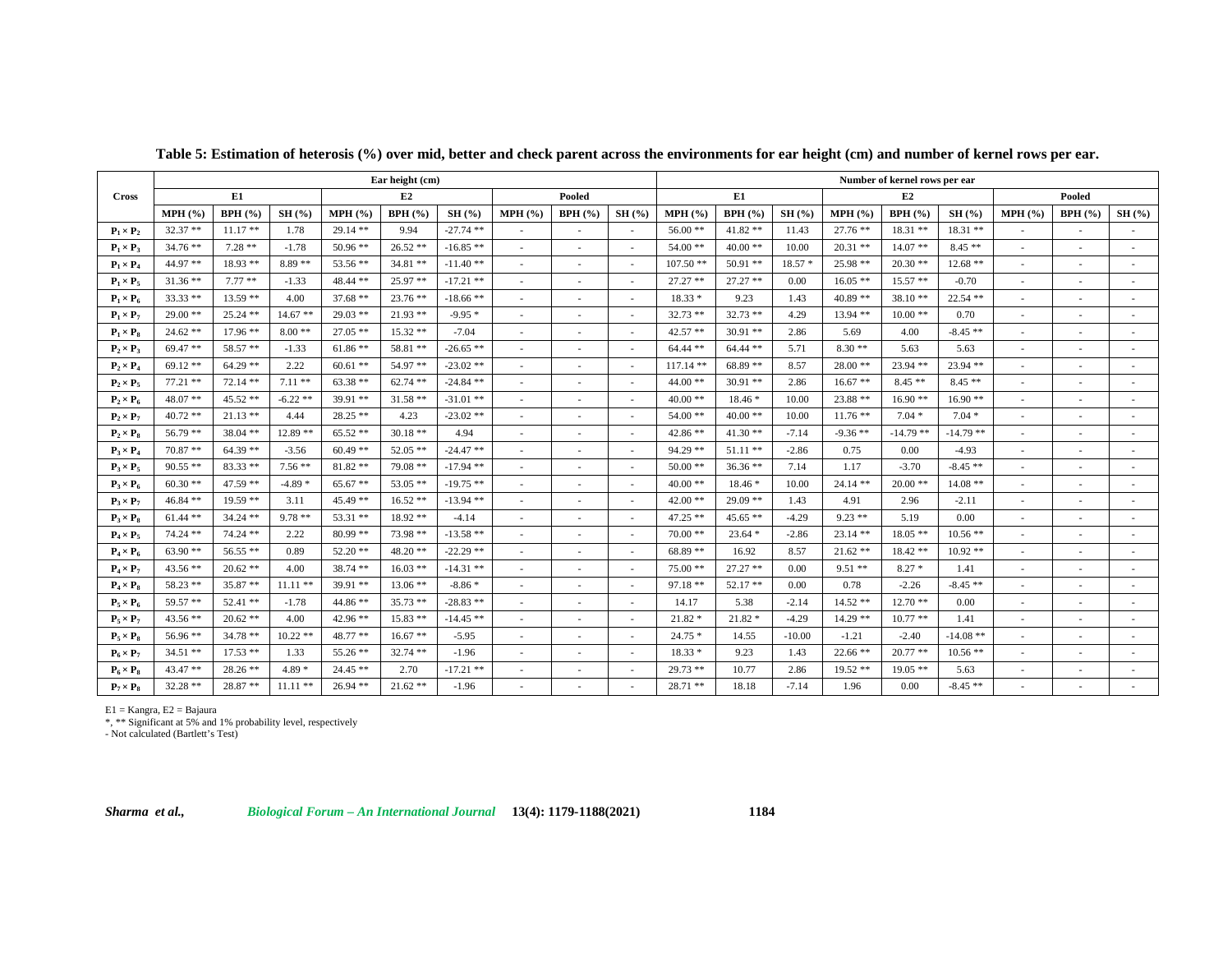|                  |             |             |           | Number of kernels per row |            |             |                          |        | Ear Length (cm)          |             |             |          |            |            |             |                          |                          |       |  |  |
|------------------|-------------|-------------|-----------|---------------------------|------------|-------------|--------------------------|--------|--------------------------|-------------|-------------|----------|------------|------------|-------------|--------------------------|--------------------------|-------|--|--|
| <b>Cross</b>     |             | E1          |           |                           | E2         |             |                          | Pooled |                          |             | E1          |          |            | E2         |             |                          | Pooled                   |       |  |  |
|                  | $MPH$ (%)   | BPH(%)      | SH(%)     | MPH (%)                   | BPH(%)     | SH(%)       | $MPH$ (%)                | BPH(%) | SH(%)                    | $MPH$ (%)   | BPH(%)      | SH(%)    | MPH (%)    | BPH(%)     | SH(%)       | MPH(%                    | BPH(%)                   | SH(%) |  |  |
| $P_1 \times P_2$ | $168.19**$  | $160.44$ ** | $-19.51*$ | $25.68**$                 | $15.77$ ** | $-17.53$ ** | ٠                        | $\sim$ | $\overline{\phantom{a}}$ | $74.12**$   | $50.25$ **  | $-14.20$ | $14.56**$  | 9.12       | $-3.24$     | $\sim$                   | $\overline{\phantom{a}}$ |       |  |  |
| $P_1 \times P_3$ | $175.00**$  | $134.67$ ** | $-3.30$   | 54.97**                   | 46.92 **   | 4.66        |                          |        | ٠                        | $115.23$ ** | $104.40$ ** | $-5.80$  | $42.22$ ** | $41.94$ ** | $13.92**$   | $\overline{\phantom{a}}$ | ٠                        |       |  |  |
| $P_1 \times P_4$ | $395.65$ ** | $276.42**$  | 9.62      | $69.58**$                 | $56.54$ ** | $11.51$ **  |                          |        |                          | $190.95$ ** | $167.55$ ** | 10.90    | 49.61 **   | $44.03$ ** | 24.92 **    |                          |                          |       |  |  |
| $P_1 \times P_5$ | $248.79$ ** | $240.57$ ** | $-0.82$   | $31.83$ **                | $29.15**$  | $-4.11$     | ÷,                       |        | $\overline{\phantom{a}}$ | 128.66 **   | $114.02$ ** | 1.74     | $42.07**$  | $38.02$ ** | $17.48**$   | $\overline{\phantom{a}}$ | ٠                        |       |  |  |
| $P_1 \times P_6$ | $130.07$ ** | $76.00**$   | $-3.30$   | $43.79**$                 | $35.77$ ** | $-3.29$     |                          |        |                          | $81.92**$   | $52.61$ **  | $-6.67$  | $35.85$ ** | $30.65$ ** | 4.85        | ٠                        |                          |       |  |  |
| $P_1 \times P_7$ | $156.73**$  | $108.88**$  | $-3.02$   | $49.03$ **                | $32.69**$  | $-5.48$     | ÷.                       |        | $\overline{\phantom{a}}$ | $85.33**$   | $51.56$ **  | $-1.16$  | $42.58**$  | $38.26$ ** | $18.12**$   | $\overline{\phantom{a}}$ | $\overline{\phantom{a}}$ |       |  |  |
| $P_1 \times P_8$ | $191.07**$  | $176.27$ ** | $-10.44$  | $36.25$ **                | $31.54$ ** | $-6.30$     |                          |        | $\overline{\phantom{a}}$ | $103.10**$  | $82.22$ **  | $-4.93$  | $34.16**$  | $19.56$ ** | $22.65$ **  | $\sim$                   | ×.                       |       |  |  |
| $P_2 \times P_3$ | $161.33**$  | $128.67$ ** | $-5.77$   | $44.25$ **                | $39.91$ ** | $-10.68$ ** | ٠                        | ٠      | $\overline{\phantom{a}}$ | $74.16**$   | $57.36**$   | $-10.14$ | $21.69$ ** | $15.69**$  | 2.59        | $\overline{\phantom{a}}$ | $\sim$                   |       |  |  |
| $P_2 \times P_4$ | $254.63$ ** | $164.00$ ** | $-18.41*$ | $35.31$ **                | $35.00$ ** | $-18.63$ ** |                          |        | ٠                        | $96.97**$   | 58.48 **    | $-9.51$  | $18.82**$  | $17.52**$  | 4.21        | $\sim$                   | ٠                        |       |  |  |
| $P_2 \times P_5$ | $186.65$ ** | $172.00$ ** | $-15.93*$ | $44.49**$                 | $30.63$ ** | $-3.01$     |                          |        |                          | $60.11$ **  | $46.70**$   | $-16.23$ | $30.73$ ** | $28.10**$  | $13.59**$   |                          |                          |       |  |  |
| $P_2 \times P_6$ | $102.24$ ** | $58.00**$   | $-13.19$  | 6.67                      | 3.90       | $-34.25$ ** | ÷.                       |        |                          | $44.12**$   | $39.34$ **  | $-14.78$ | 4.17       | $-4.38$    | $-15.21$ ** | $\overline{\phantom{a}}$ | ä,                       |       |  |  |
| $P_2 \times P_7$ | $137.30**$  | $97.63$ **  | $-8.24$   | $17.54$ **                | $13.24*$   | $-32.05$ ** |                          |        |                          | $60.19**$   | $50.22$ **  | $-2.03$  | $17.10**$  | $14.96**$  | 1.94        | ×.                       |                          |       |  |  |
| $P_2 \times P_8$ | $181.13**$  | $174.58$ ** | $-10.99$  | 2.39                      | $-2.48$    | $-35.34$ ** | $\overline{\phantom{a}}$ |        | ٠                        | $85.68**$   | $77.66**$   | 1.45     | $-9.98*$   | $-16.09**$ | $-13.92**$  | $\overline{\phantom{a}}$ | $\overline{\phantom{a}}$ |       |  |  |
| $P_3 \times P_4$ | $235.61$ ** | $129.33$ ** | $-5.49$   | $50.99$ **                | $46.78$ ** | $-6.30$     |                          |        | $\sim$                   | $133.55$ ** | $104.91$ ** | $-5.57$  | $30.87**$  | $25.75$ ** | 9.06        | $\sim$                   | ×.                       |       |  |  |
| $P_3 \times P_5$ | $190.04$ ** | $142.67$ ** | 0.00      | $30.95$ **                | $21.77$ ** | $-9.59*$    |                          |        | ٠                        | $117.96$ ** | $114.63$ ** | 2.03     | $24.31$ ** | $20.53$ ** | 2.59        | $\sim$                   | ٠                        |       |  |  |
| $P_3 \times P_6$ | $117.71$ ** | $90.50**$   | 4.67      | $68.53**$                 | $67.81$ ** | 7.12        |                          |        | ÷.                       | $87.24$ **  | $64.17**$   | 0.41     | 49.58 **   | $44.13$ ** | $15.21$ **  | $\overline{\phantom{a}}$ | ä,                       |       |  |  |
| $P_3 \times P_7$ | $97.49**$   | $86.39**$   | $-13.46$  | $50.92$ **                | $41.20$ ** | $-9.86*$    |                          |        |                          | $62.50**$   | $38.67**$   | $-9.57$  | $20.55$ ** | $16.67**$  | $-0.32$     | ä,                       |                          |       |  |  |
| $P_3 \times P_8$ | $147.76$ ** | $121.33$ ** | $-8.79$   | $56.21$ **                | $53.31**$  | 1.64        |                          |        | $\overline{\phantom{a}}$ | $120.41$ ** | $107.56$ ** | 8.29     | $12.06*$   | $-0.32$    | 2.27        | $\sim$                   | ٠                        |       |  |  |
| $P_4 \times P_5$ | $342.31$ ** | $241.58$ ** | $-5.22$   | 78.41 **                  | $61.62$ ** | $20.00**$   |                          |        | ÷.                       | $141.97**$  | $109.51$ ** | $-0.41$  | $50.66$ ** | $49.25$ ** | $29.45**$   | $\sim$                   | ×.                       |       |  |  |
| $P_4 \times P_6$ | $177.65**$  | $77.00**$   | $-2.75$   | $63.19**$                 | 59.31 **   | 0.82        |                          |        | $\sim$                   | $110.51$ ** | $65.12**$   | 0.99     | $30.38**$  | $20.90**$  | 4.85        | $\overline{\phantom{a}}$ | $\sim$                   |       |  |  |
| $P_4 \times P_7$ | 183.93 **   | $88.17**$   | $-12.64$  | $23.88**$                 | $19.09$ ** | $-28.22$ ** | $\overline{\phantom{a}}$ |        | $\overline{\phantom{a}}$ | $102.09$ ** | $54.93**$   | 1.04     | $-6.02$    | $-6.72$    | $-19.09$ ** | $\overline{\phantom{a}}$ | ٠                        |       |  |  |
| $P_4 \times P_8$ | $275.72$ ** | 175.42 **   | $-10.71$  | $55.41$ **                | $48.35$ ** | $-1.64$     |                          |        |                          | $151.20$ ** | $109.33$ ** | 9.22     | $20.00**$  | $10.73*$   | $13.59**$   |                          |                          |       |  |  |
| $P_5 \times P_6$ | $107.97**$  | $56.50**$   | $-14.01$  | $49.80**$                 | $38.75**$  | 3.01        |                          |        |                          | $71.63$ **  | $52.51$ **  | $-6.72$  | 53.66 **   | $43.73**$  | $22.33$ **  | $\overline{\phantom{a}}$ | ٠                        |       |  |  |
| $P_5 \times P_7$ | $138.52**$  | $90.53$ **  | $-11.54$  | $40.93$ **                | $23.25$ ** | $-8.49*$    |                          |        |                          | $65.55**$   | $43.11$ **  | $-6.67$  | $36.62**$  | $36.36**$  | $16.50**$   | ä,                       |                          |       |  |  |
| $P_5 \times P_8$ | $176.71**$  | $156.78**$  | $-16.76*$ | $18.52**$                 | $12.18*$   | $-16.71$ ** | ×                        |        | $\mathbf{r}$             | $93.72**$   | $85.11**$   | $-3.42$  | $13.45**$  | 3.79       | 6.47        | $\overline{\phantom{a}}$ | ٠                        |       |  |  |
| $P_6 \times P_7$ | $69.11**$   | $56.00**$   | $-14.29$  | 58.06 **                  | $48.48**$  | $-6.03$     |                          |        | ٠                        | $52.29$ **  | $47.56$ **  | $-3.77$  | $36.31$ ** | $27.27**$  | 8.74        | ٠                        | ٠                        |       |  |  |
| $P_6 \times P_8$ | $101.89**$  | $60.50**$   | $-11.81$  | $46.72**$                 | $43.39**$  | $-4.93$     | ٠                        | ٠      | $\overline{\phantom{a}}$ | $70.33$ **  | $57.82$ **  | $-3.48$  | $39.93**$  | $20.50**$  | $23.62**$   | $\overline{\phantom{a}}$ | $\sim$                   |       |  |  |
| $P_7 \times P_8$ | $107.67**$  | $76.33**$   | $-18.13*$ | $50.11**$                 | $38.02**$  | $-8.49*$    |                          |        | $\overline{\phantom{a}}$ | $68.40**$   | $51.56$ **  | $-1.16$  | $25.99$ ** | $15.46**$  | $18.45**$   |                          | ٠                        |       |  |  |

**Table 6: Estimation of heterosis (%) over mid, better and check parent across the environments for number of kernels per row and ear length (cm).**

E1 = Kangra, E2 = Bajaura \*, \*\* Significant at 5% and 1% probability level, respectively - Not calculated (Bartlett's Test)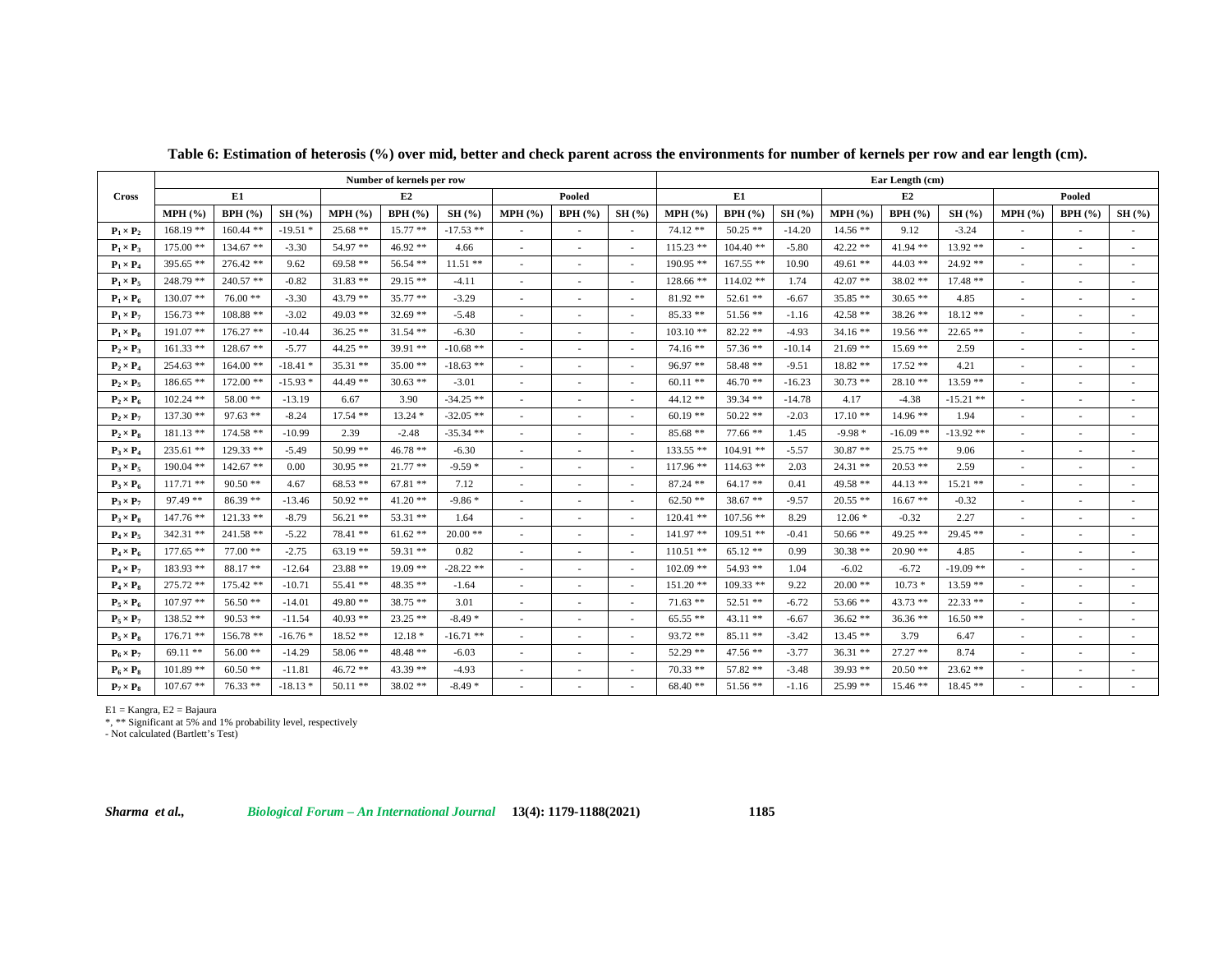|                  | Ear Circumference (cm) |                |            |            |             |            |            |            |           |            | 1000-grain weight (gm) |            |            |            |            |            |            |            |  |  |  |
|------------------|------------------------|----------------|------------|------------|-------------|------------|------------|------------|-----------|------------|------------------------|------------|------------|------------|------------|------------|------------|------------|--|--|--|
| <b>Cross</b>     | E1<br>E2<br>Pooled     |                |            |            |             |            |            |            |           |            | E1.                    |            |            | E2         |            |            | Pooled     |            |  |  |  |
|                  | MPH (%)                | <b>BPH</b> (%) | SH(%)      | MPH(%      | BPH(%)      | SH(%)      | $MPH$ (%)  | BPH(%)     | SH(%)     | MPH(% )    | <b>BPH</b> (%)         | SH(%)      | $MPH$ (%)  | BPH(%)     | SH(%)      | MPH (%)    | BPH(%)     | SH(%)      |  |  |  |
| $P_1 \times P_2$ | $49.54$ **             | $44.78**$      | 4.30       | $14.77**$  | 7.08        | $25.65$ ** | $29.29**$  | $22.48**$  | $13.14*$  | $-4.08$    | $-19.88**$             | $-17.30**$ | $31.09$ ** | 5.85       | $17.45**$  | $12.91*$   | $-7.23$    | $-0.64$    |  |  |  |
| $P_1 \times P_3$ | 58.74 **               | $57.81**$      | 6.45       | $21.79$ ** | $18.65$ **  | $20.56$ ** | $37.77**$  | $35.39**$  | $11.90*$  | $38.07**$  | $35.00**$              | $-2.21$    | $58.40**$  | $40.05**$  | $24.38**$  | $48.22$ ** | $37.65**$  | 10.62      |  |  |  |
| $P_1 \times P_4$ | $87.27**$              | $65.78**$      | $11.83$ ** | $25.37**$  | $20.40**$   | $22.34$ ** | $50.61$ ** | $39.80**$  | $15.55**$ | $42.74$ ** | $30.68$ **             | $8.85*$    | $77.28$ ** | $48.45**$  | $50.11$ ** | $60.00**$  | $39.95**$  | $28.66**$  |  |  |  |
| $P_1 \times P_5$ | $54.70**$              | $51.33$ **     | 2.08       | $21.09$ ** | $15.08*$    | $16.94**$  | $35.69$ ** | $30.58$ ** | 7.92      | $54.26$ ** | $50.83$ **             | $9.26**$   | $64.61**$  | $39.23$ ** | $37.36**$  | 59.59 **   | 44.44 **   | $22.82**$  |  |  |  |
| $P_1 \times P_6$ | 39.38 **               | $30.70**$      | 0.72       | $22.01$ ** | $15.48*$    | $17.34$ ** | 29.97 **   | $29.94$ ** | 7.40      | 55.84 **   | $39.53**$              | $-3.42$    | $85.91**$  | $77.38**$  | $21.03$ ** | $70.45$ ** | $57.32$ ** | 8.39       |  |  |  |
| $P_1 \times P_7$ | $41.48**$              | $29.29**$      | 5.38       | $17.94$ ** | $13.49*$    | $15.32*$   | $28.80**$  | $25.98**$  | 8.90      | $32.58$ ** | $8.06*$                | $18.71$ ** | $56.09$ ** | $23.47**$  | 44.74 **   | $43.92**$  | $15.61$ ** | $31.32**$  |  |  |  |
| $P_1 \times P_8$ | 38.89 **               | $30.23$ **     | 0.36       | 4.93       | 4.31        | 7.26       | $19.97**$  | $16.17**$  | 2.52      | $34.13**$  | $14.05$ **             | $12.68**$  | $45.14**$  | $12.16$ ** | $40.27$ ** | $39.73$ ** | $13.05*$   | $26.01**$  |  |  |  |
| $P_2 \times P_3$ | $56.59$ **             | $50.75$ **     | 8.60       | $10.57*$   | 0.69        | $18.15**$  | $29.99**$  | $21.14$ ** | $11.90*$  | $18.44$ ** | 0.78                   | 4.02       | $29.00**$  | $16.13**$  | $28.86**$  | $23.78$ ** | 8.33       | $16.03**$  |  |  |  |
| $P_2 \times P_4$ | 78.84 **               | $53.93**$      | $10.90*$   | $22.75$ ** | 10.31       | 29.44 **   | $45.09$ ** | $28.13**$  | $18.36**$ | $20.82**$  | $9.16**$               | $12.68**$  | $41.77**$  | $35.48**$  | $50.34$ ** | $31.41$ ** | $22.10**$  | $30.79**$  |  |  |  |
| $P_2 \times P_5$ | $49.61$ **             | $41.79**$      | 2.15       | 10.42      | $-1.72$     | $15.32*$   | $27.03$ ** | $16.06**$  | 7.21      | $22.57$ ** | 4.29                   | $7.65*$    | $32.98**$  | $25.60**$  | $39.37**$  | $27.96**$  | $14.77$ ** | $22.93**$  |  |  |  |
| $P_2 \times P_6$ | $41.83$ **             | $37.21$ **     | 5.73       | $10.85*$   | $-1.72$     | $15.32*$   | $24.68$ ** | $18.09**$  | 9.09      | $27.39**$  | $-2.53$                | 0.60       | 29.88 **   | 1.21       | $12.30**$  | $28.63**$  | $-0.69$    | 6.37       |  |  |  |
| $P_2 \times P_7$ | $43.32**$              | $35.00**$      | $10.04*$   | $19.85**$  | 7.90        | $26.61$ ** | $30.41$ ** | $26.22**$  | $16.60**$ | $18.04$ ** | $14.47**$              | $25.75$ ** | $18.82**$  | $15.65$ ** | $35.57**$  | $18.42**$  | $15.05**$  | $30.68**$  |  |  |  |
| $P_2 \times P_8$ | $33.65$ **             | $29.30**$      | $-0.36$    | $-15.38**$ | $-20.62$ ** | $-6.85$    | 5.82       | 3.46       | -4.43     | $19.92**$  | $17.35$ **             | $21.13$ ** | $-14.88**$ | $-19.68**$ | 0.45       | 2.09       | 0.10       | $11.57*$   |  |  |  |
| $P_3 \times P_4$ | $71.84$ **             | $52.90**$      | 1.94       | $24.42**$  | $22.59$ **  | $18.15**$  | 43.99 **   | $35.86**$  | 8.41      | $30.49$ ** | $21.98$ **             | 1.61       | $20.61$ ** | $13.27**$  | $14.54$ ** | $25.32$ ** | $17.44$ ** | 7.96       |  |  |  |
| $P_3 \times P_5$ | $55.63$ **             | $53.12**$      | 2.08       | $11.67*$   | 8.87        | 4.92       | $31.01$ ** | $28.24$ ** | 2.33      | $59.17**$  | $59.17**$              | $15.29$ ** | $29.12**$  | $22.68**$  | $21.03$ ** | $43.00**$  | $39.08$ ** | $18.26**$  |  |  |  |
| $P_3 \times P_6$ | $48.23$ **             | $38.23**$      | 6.52       | $28.45**$  | $24.69$ **  | $20.16$ ** | $37.62**$  | $35.27**$  | $11.75*$  | $69.94$ ** | 49.17 **               | $8.05*$    | $51.34$ ** | $28.46**$  | $14.09**$  | $60.34$ ** | $38.31$ ** | 11.15      |  |  |  |
| $P_3 \times P_7$ | $30.14$ **             | $18.29**$      | $-3.58$    | $17.37**$  | $15.90*$    | 11.69      | $23.33**$  | $18.59**$  | 2.52      | $21.19**$  | 0.55                   | $10.46$ ** | $21.17**$  | $6.49*$    | $24.83$ ** | $21.18**$  | 3.46       | $17.52**$  |  |  |  |
| $P_3 \times P_8$ | $38.95**$              | $29.58**$      | $-0.14$    | $13.36*$   | 9.80        | $12.90*$   | $24.83$ ** | $18.85**$  | 4.88      | $25.50**$  | $8.76*$                | $7.44*$    | $15.27$ ** | $-1.43$    | $23.27$ ** | $20.09$ ** | 3.33       | $15.18*$   |  |  |  |
| $P_4 \times P_5$ | $75.63**$              | $58.56**$      | 2.29       | $28.10**$  | $26.72**$   | 18.55 **   | $47.81**$  | $42.36**$  | 8.79      | $47.29$ ** | $37.68**$              | $14.69**$  | $28.78**$  | $27.21$ ** | $28.64$ ** | $37.37**$  | $32.22$ ** | $21.55$ ** |  |  |  |
| $P_4 \times P_6$ | $65.22**$              | $38.33**$      | 6.59       | $31.73$ ** | $29.74$ **  | $21.37**$  | $46.49**$  | $36.00**$  | $12.35*$  | $76.38**$  | $46.14**$              | $21.73$ ** | $30.04$ ** | 4.87       | 6.04       | $52.51$ ** | $24.60**$  | $14.54*$   |  |  |  |
| $P_4 \times P_7$ | $51.45**$              | $24.01$ **     | 1.08       | 10.54      | 10.30       | 3.63       | $28.73**$  | $17.07**$  | 1.20      | $24.38**$  | $9.34**$               | $20.12$ ** | $10.66$ ** | 3.05       | $20.81$ ** | $17.46**$  | 6.26       | $20.70**$  |  |  |  |
| $P_4 \times P_8$ | $62.00**$              | $35.63**$      | 4.52       | $12.11*$   | 7.06        | 10.08      | $33.32**$  | $20.13$ ** | 6.01      | 48.29 **   | $36.66**$              | $35.01$ ** | $21.46**$  | $9.84**$   | $37.36**$  | $34.13**$  | $22.38**$  | $36.41**$  |  |  |  |
| $P_5 \times P_6$ | $25.57**$              | $15.35**$      | $-11.11*$  | 8.85       | 8.37        | $-0.81$    | $16.65**$  | 12.27      | $-7.25$   | $40.82$ ** | $23.61$ **             | -10.46 **  | $40.39**$  | $14.29**$  | $12.75$ ** | $40.59$ ** | $18.48**$  | 0.74       |  |  |  |
| $P_5 \times P_7$ | $39.91**$              | $25.33**$      | 2.15       | $18.26$ ** | $16.74*$    | 9.68       | $28.43**$  | $20.98$ ** | 4.58      | $26.27**$  | 4.76                   | $15.09**$  | $24.97**$  | $15.08**$  | $34.90**$  | $25.60**$  | 9.81       | $24.73**$  |  |  |  |
| $P_5 \times P_8$ | $32.35$ **             | $21.58**$      | $-6.31$    | $-1.24$    | $-6.67$     | $-4.03$    | $13.89*$   | 6.26       | $-6.23$   | $43.36**$  | $24.24$ **             | $22.74$ ** | $16.60**$  | 4.29       | $30.43$ ** | $28.90**$  | $13.62**$  | $26.65**$  |  |  |  |
| $P_6 \times P_7$ | $26.58**$              | $23.13**$      | 0.36       | $14.85*$   | 12.88       | 6.05       | $20.61$ ** | $17.94**$  | 1.95      | 33.99 **   | 0.37                   | $10.26$ ** | $34.83$ ** | 3.05       | $20.81$ ** | $34.40**$  | 1.68       | $15.50**$  |  |  |  |
| $P_6 \times P_8$ | $29.30**$              | $29.30**$      | $-0.36$    | $12.08*$   | 5.49        | 8.47       | $20.22$ ** | $16.38**$  | 2.70      | 45.48 **   | $13.03$ **             | $11.67**$  | $23.44$ ** | $-7.69**$  | $15.44$ ** | $33.96**$  | 2.00       | $13.69*$   |  |  |  |
| $P_7 \times P_8$ | 18.44 **               | $15.22**$      | $-6.09$    | 3.69       | $-0.78$     | 2.02       | $10.71*$   | 9.57       | $-3.30$   | $16.30**$  | $10.44$ **             | $21.33$ ** | 3.79       | 0.54       | $25.73$ ** | $9.91*$    | 8.88       | $23.67**$  |  |  |  |

**Table 7: Estimation of heterosis (%) over mid, better and check parent across the environments and pooled over environment for ear circumference (cm) and 1000-grain weight (gm).**

E1 = Kangra, E2 = Bajaura, P = Pooled \*, \*\* Significant at 5% and 1% probability level, respectively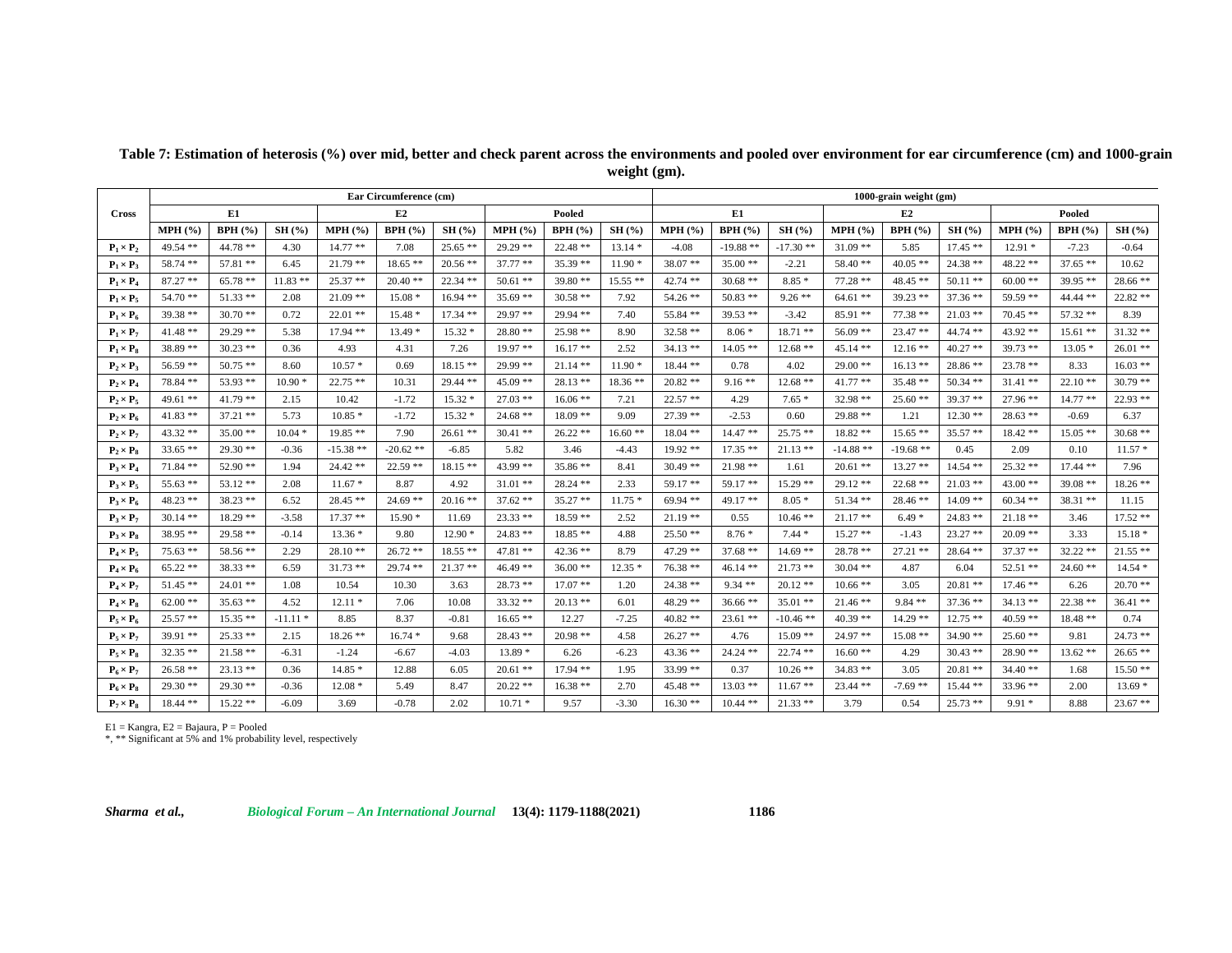|                  |                    |             |             |           | Shelling $(\% )$ |          |        |                          |                          | Grain Yield (q/ha) |             |             |             |             |             |             |             |             |  |  |  |
|------------------|--------------------|-------------|-------------|-----------|------------------|----------|--------|--------------------------|--------------------------|--------------------|-------------|-------------|-------------|-------------|-------------|-------------|-------------|-------------|--|--|--|
| <b>Cross</b>     | E1<br>E2<br>Pooled |             |             |           |                  |          |        |                          |                          | E1<br>E2<br>Pooled |             |             |             |             |             |             |             |             |  |  |  |
|                  | $MPH$ (%)          | BPH(%)      | SH(%)       | $MPH$ (%) | BPH(%)           | SH(%)    | MPH(%) | BPH(%)                   | SH(%)                    | MPH(%)             | BPH(%)      | SH(%)       | MPH (%)     | BPH(%)      | SH(%)       | MPH(%)      | BPH(%)      | SH(%)       |  |  |  |
| $P_1 \times P_2$ | $-5.75$            | $-7.32$     | $-3.86$     | $6.67**$  | $4.62*$          | 1.56     |        |                          |                          | $500.80**$         | 478.74 **   | $-52.28$ ** | 499.02 **   | $448.55$ ** | $-15.14**$  | 499.47**    | 455.87**    | $-27.69$ ** |  |  |  |
| $P_1 \times P_3$ | $-4.39$            | $-5.35$     | $-1.81$     | $8.25**$  | $7.11**$         | $6.22**$ | $\sim$ | ٠                        | $\sim$                   | $1390.40**$        | 1259.85**   | 3.89        | $687.58$ ** | $647.23$ ** | $7.08**$    | $853.01$ ** | $835.52**$  | 7.95        |  |  |  |
| $P_1 \times P_4$ | $-4.54$            | $-6.88$     | $-3.39$     | $7.74$ ** | $6.79**$         | $5.51**$ |        | ٠                        | $\sim$                   | $1485.20$ **       | 1419.08 **  | $16.05**$   | $677.90**$  | 599.67**    | $12.65$ **  | $865.89**$  | 797.97 **   | $16.15*$    |  |  |  |
| $P_1 \times P_5$ | $-5.75$            | $-7.96*$    | $-4.52$     | $6.68**$  | $5.71$ **        | $4.52*$  | $\sim$ | ٠                        | $\sim$                   | 459.16**           | 357.26 **   | $-45.03$ ** | 481.97 **   | $460.43$ ** | $-27.92**$  | $474.60**$  | 449.39 **   | $-33.06$ ** |  |  |  |
| $P_1 \times P_6$ | $-4.08$            | -4.46       | $-0.11$     | 3.14      | $-1.43$          | $4.99*$  |        | ٠                        | $\sim$                   | 791.36 **          | 585.26 **   | $-2.61$     | $472.10**$  | $418.92**$  | $-18.01**$  | 572.35 **   | $477.26$ ** | $-10.52$    |  |  |  |
| $P_1 \times P_7$ | 1.17               | $-2.38$     | 1.27        | $5.64$ ** | 1.96             | $6.39**$ |        | ٠                        | $\sim$                   | $467.97**$         | $273.28$ ** | $-9.30*$    | $422.19$ ** | $344.55$ ** | $-18.62**$  | $439.63**$  | 312.94 **   | $-13.47$    |  |  |  |
| $P_1 \times P_8$ | $-3.09$            | $-4.40$     | $-0.83$     | $6.99**$  | $4.98*$          | 1.91     | $\sim$ | ٠                        | $\sim$                   | 949.46 **          | $817.56$ ** | $-6.37$     | 598.24 **   | 512.31 **   | 4.47        | 690.84 **   | 592.97 **   | 2.37        |  |  |  |
| $P_2 \times P_3$ | $-5.83$            | $-6.48$     | $-4.93$     | $7.30**$  | $4.15*$          | 3.29     |        |                          |                          | $960.46$ **        | 835.46 **   | $-22.87**$  | $504.08$ ** | $481.85$ ** | $-9.99**$   | $607.52**$  | 567.58 **   | $-13.16$    |  |  |  |
| $P_2 \times P_4$ | $-1.89$            | $-2.68$     | $-2.42$     | $6.44**$  | 3.50             | 2.26     | $\sim$ |                          | $\sim$                   | 1387.46 **         | 1275.36 **  | $13.40**$   | $616.79$ ** | $602.73$ ** | $13.14$ **  | 790.04 **   | 787.54 **   | $15.45*$    |  |  |  |
| $P_2 \times P_5$ | $-0.59$            | $-1.27$     | $-1.01$     | $11.46**$ | $8.34**$         | $7.12**$ | $\sim$ | ٠                        | $\sim$                   | 687.26 **          | $563.62$ ** | $-20.23$ ** | $502.83$ ** | $433.49$ ** | $-17.47**$  | 559.58 **   | 538.72 **   | $-16.91*$   |  |  |  |
| $P_2 \times P_6$ | $-2.03$            | $-4.04$     | 0.33        | 2.37      | $-3.95*$         | 2.30     | $\sim$ | ٠                        | $\sim$                   | 723.98 **          | $551.01$ ** | $-7.48$     | $361.19**$  | $356.37**$  | $-27.90**$  | $470.50**$  | $424.63$ ** | $-18.68*$   |  |  |  |
| $P_2 \times P_7$ | $-1.23$            | $-3.11$     | $-2.85$     | 2.89      | $-2.53$          | 1.71     | $\sim$ | ٠                        | $\sim$                   | $460.83$ **        | $275.57$ ** | $-8.75*$    | 378.35 **   | $341.29$ ** | $-19.22**$  | $408.58$ ** | $312.14$ ** | $-13.64$    |  |  |  |
| $P_2 \times P_8$ | $-2.57$            | $-2.90$     | $-1.98$     | 2.95      | 2.91             | $-3.86$  | $\sim$ | ٠                        | $\sim$                   | 949.74 **          | 848.95 **   | $-3.16$     | 358.14 **   | $336.75$ ** | $-25.48**$  | $508.42**$  | 472.09 **   | $-15.49*$   |  |  |  |
| $P_3 \times P_4$ | $-14.22$ **        | $-15.49$ ** | $-14.09$ ** | $-1.75$   | $-1.94$          | $-2.75$  | $\sim$ | $\overline{\phantom{a}}$ | $\sim$                   | $945.75$ **        | 893.40 **   | $-30.44$ ** | $418.89$ ** | 390.37**    | $-21.05**$  | 528.44**    | 494.53 **   | $-23.10**$  |  |  |  |
| $P_3 \times P_5$ | $-1.67$            | $-3.01$     | $-1.40$     | 2.79      | 2.64             | 1.79     | $\sim$ |                          | $\sim$                   | $976.17**$         | $720.15$ ** | $-1.41$     | 495.92 **   | $445.59$ ** | $-21.81**$  | $637.79**$  | $618.23$ ** | $-12.48$    |  |  |  |
| $P_3 \times P_6$ | $-2.36$            | $-3.71$     | 0.67        | 0.11      | $-3.33$          | 2.96     | $\sim$ | ٠                        | $\sim$                   | $958.25$ **        | $663.73$ ** | $8.54*$     | $461.93$ ** | $435.82$ ** | $-15.34**$  | $605.95**$  | 515.75 **   | $-4.56$     |  |  |  |
| $P_3 \times P_7$ | 0.97               | $-1.61$     | 0.02        | 1.07      | $-1.43$          | 2.85     |        |                          | $\overline{\phantom{a}}$ | $462.77**$         | $254.36$ ** | $-13.90**$  | $263.18**$  | 223.75 **   | $-40.73**$  | 335.07 **   | $237.33$ ** | $-29.31$ ** |  |  |  |
| $P_3 \times P_8$ | $-5.94$            | $-6.27$     | $-4.72$     | $9.08**$  | $5.91**$         | $5.04*$  | $\sim$ | $\overline{\phantom{a}}$ | $\sim$                   | $1075.19**$        | $850.43$ ** | $-3.01$     | $415.13$ ** | $373.90**$  | $-19.14**$  | 573.51 **   | 499.81**    | $-11.39$    |  |  |  |
| $P_4 \times P_5$ | $-5.65$            | $-5.76$     | $-6.81$     | $4.25*$   | $4.21*$          | 3.04     | $\sim$ | $\sim$                   | $\sim$                   | $699.50**$         | $532.60$ ** | $-23.95$ ** | 528.79 **   | $446.97**$  | $-11.93**$  | 578.24 **   | 558.59 **   | $-14.81$    |  |  |  |
| $P_4 \times P_6$ | $-2.58$            | $-5.32$     | $-1.01$     | 0.30      | $-3.33$          | 2.96     | $\sim$ | $\sim$                   | $\sim$                   | 951.90**           | 685.09 **   | $11.57**$   | $466.41**$  | $461.11$ ** | $-9.66**$   | $604.95**$  | $546.61$ ** | 0.23        |  |  |  |
| $P_4 \times P_7$ | 0.86               | $-0.27$     | $-1.61$     | $-2.91$   | $-5.49**$        | $-1.38$  | $\sim$ | $\overline{\phantom{a}}$ | $\sim$                   | $204.56$ **        | $96.16**$   | $-52.34$ ** | $172.49$ ** | $156.08**$  | $-53.12**$  | 183.82 **   | $129.50**$  | $-51.91$ ** |  |  |  |
| $P_4 \times P_8$ | $-1.78$            | $-2.89$     | $-1.98$     | $6.17**$  | 3.29             | 2.05     | $\sim$ | ٠                        | $\sim$                   | 839.17 **          | $691.80**$  | $-19.20$ ** | $380.77$ ** | $367.23$ ** | $-20.28$ ** | 489.66**    | 452.99 **   | $-18.31*$   |  |  |  |
| $P_5 \times P_6$ | $-1.93$            | $-4.58$     | $-0.24$     | 2.01      | $-1.65$          | $4.76*$  | $\sim$ |                          | $\sim$                   | 444.97 **          | $402.97**$  | $-28.52$ ** | 442.34 **   | $375.60**$  | $-24.86**$  | $443.30**$  | $385.20$ ** | $-24.79$ ** |  |  |  |
| $P_5 \times P_7$ | 3.64               | 2.37        | 1.22        | 0.68      | $-1.96$          | 2.30     |        |                          | $\sim$                   | $340.27$ **        | $229.05$ ** | $-20.05$ ** | $362.09$ ** | $281.37**$  | $-30.19**$  | 352.94 **   | $258.16**$  | $-24.95$ ** |  |  |  |
| $P_5 \times P_8$ | 0.68               | $-0.35$     | 0.59        | $4.36*$   | 1.49             | 0.34     | $\sim$ | ٠                        | $\sim$                   | $820.22$ **        | $750.70**$  | 2.26        | $417.91$ ** | $339.73$ ** | $-24.97**$  | 544.78 **   | 488.33 **   | $-13.09$    |  |  |  |
| $P_6 \times P_7$ | 1.03               | $-2.88$     | 1.54        | $-5.61**$ | $-6.57**$        | $-0.48$  | $\sim$ | ٠                        | $\sim$                   | $412.25$ **        | $305.93$ ** | $-1.37$     | $309.40**$  | $281.37**$  | $-30.19**$  | $350.95$ ** | 292.26 **   | $-17.80*$   |  |  |  |
| $P_6 \times P_8$ | 0.14               | $-1.59$     | 2.89        | $4.60*$   | $-1.83$          | $4.56*$  | $\sim$ |                          | $\sim$                   | 683.95 **          | 573.43 **   | $-4.29$     | $342.10**$  | 325.74 **   | $-27.36**$  | $447.56**$  | $434.70$ ** | $-17.12*$   |  |  |  |
| $P_7 \times P_8$ | 0.39               | $-1.84$     | $-0.92$     | 0.08      | $-5.16*$         | $-1.04$  |        | $\overline{\phantom{a}}$ | $\sim$                   | $427.64$ **        | $274.62**$  | $-8.98*$    | 327.56 **   | $313.04$ ** | $-24.39**$  | $364.53$ ** | $296.00**$  | $-17.02*$   |  |  |  |

# **Table 8: Estimation of heterosis (%) over mid, better and check parent across the environments and pooled over environment for shelling( %) and grain yield (q/ha).**

E1 = Kangra, E2 = Bajaura

\*, \*\* Significant at 5% and 1% probability level, respectively

- Not calculated (Bartlett's Test)

*Sharma et al., Biological Forum – An International Journal* **13(4): 1179-1188(2021) 1187**